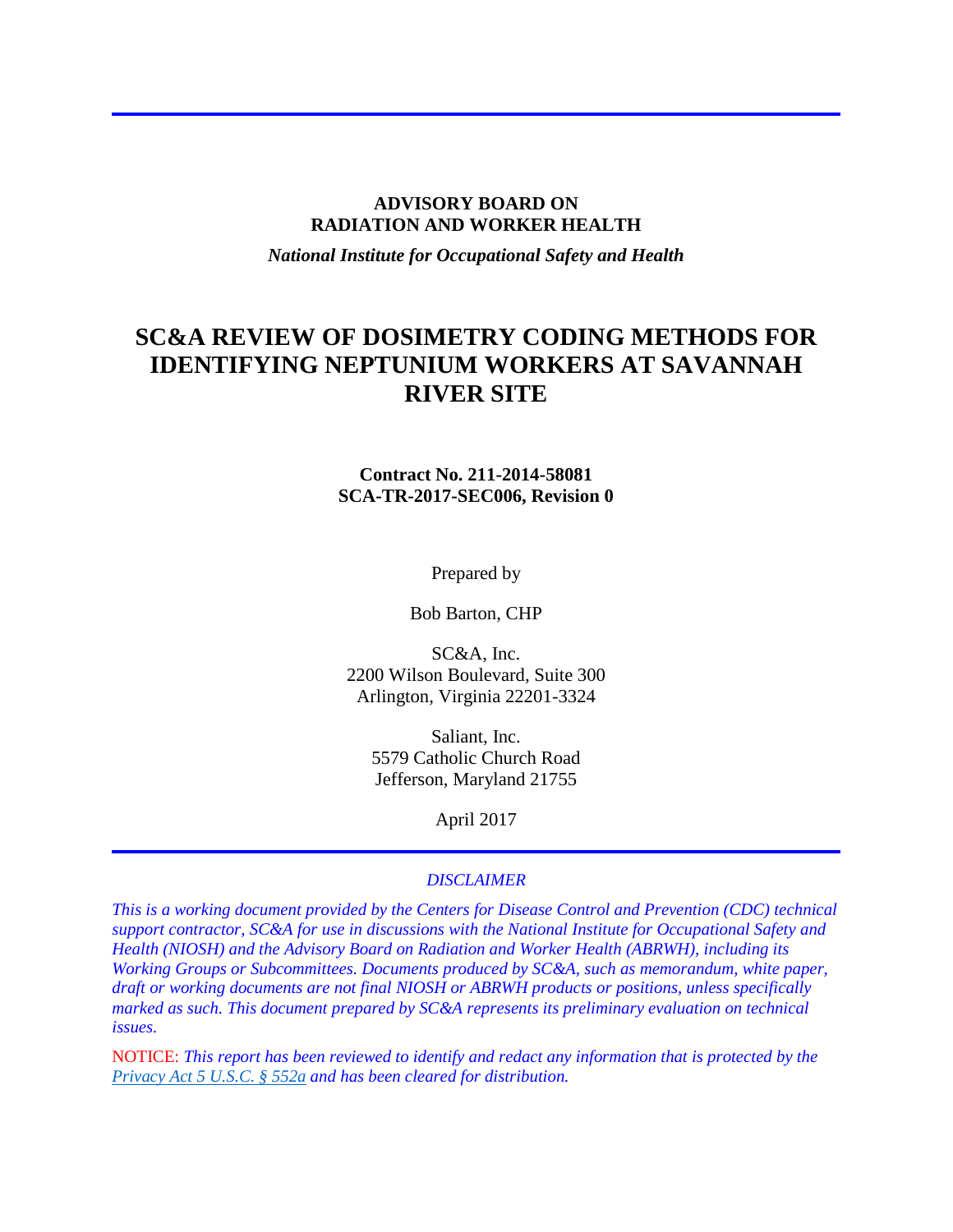| <b>Effective Date:</b>   | <b>Revision No.</b> | <b>Document No./Description:</b> | Page No. |
|--------------------------|---------------------|----------------------------------|----------|
| $4/10/201$ <sup>-7</sup> | 'Draft)             | SCA-TR-2017-SEC006               | of 34    |

## **SC&A, INC.:** *Technical Support for the Advisory Board on Radiation and Worker Health Review of NIOSH Dose Reconstruction Program*

| <b>DOCUMENT TITLE:</b>                         | SC&A Review of Dosimetry Coding Methods for Identifying<br>Neptunium Workers at Savannah River Site |
|------------------------------------------------|-----------------------------------------------------------------------------------------------------|
| <b>DOCUMENT NUMBER/</b><br><b>DESCRIPTION:</b> | SCA-TR-2017-SEC006                                                                                  |
| <b>REVISION NO.:</b>                           | $0$ (Draft)                                                                                         |
| <b>SUPERSEDES:</b>                             | N/A                                                                                                 |
| <b>EFFECTIVE DATE:</b>                         | April 10, 2017                                                                                      |
| <b>TASK MANAGER:</b>                           | Joe Fitzgerald [signature on file]                                                                  |
| <b>PROJECT MANAGER:</b>                        | John Stiver, MS, CHP [signature on file]                                                            |
| <b>DOCUMENT</b><br><b>REVIEWER(S):</b>         | John Stiver, MS, CHP [signature on file]<br>Joe Fitzgerald [signature on file]                      |

### **Record of Revisions**

| <b>Revision</b><br><b>Number</b> | <b>Effective</b><br>Date | <b>Description of Revision</b> |
|----------------------------------|--------------------------|--------------------------------|
| $0$ (Draft)                      | 04/10/2017               | Initial issue                  |
|                                  |                          |                                |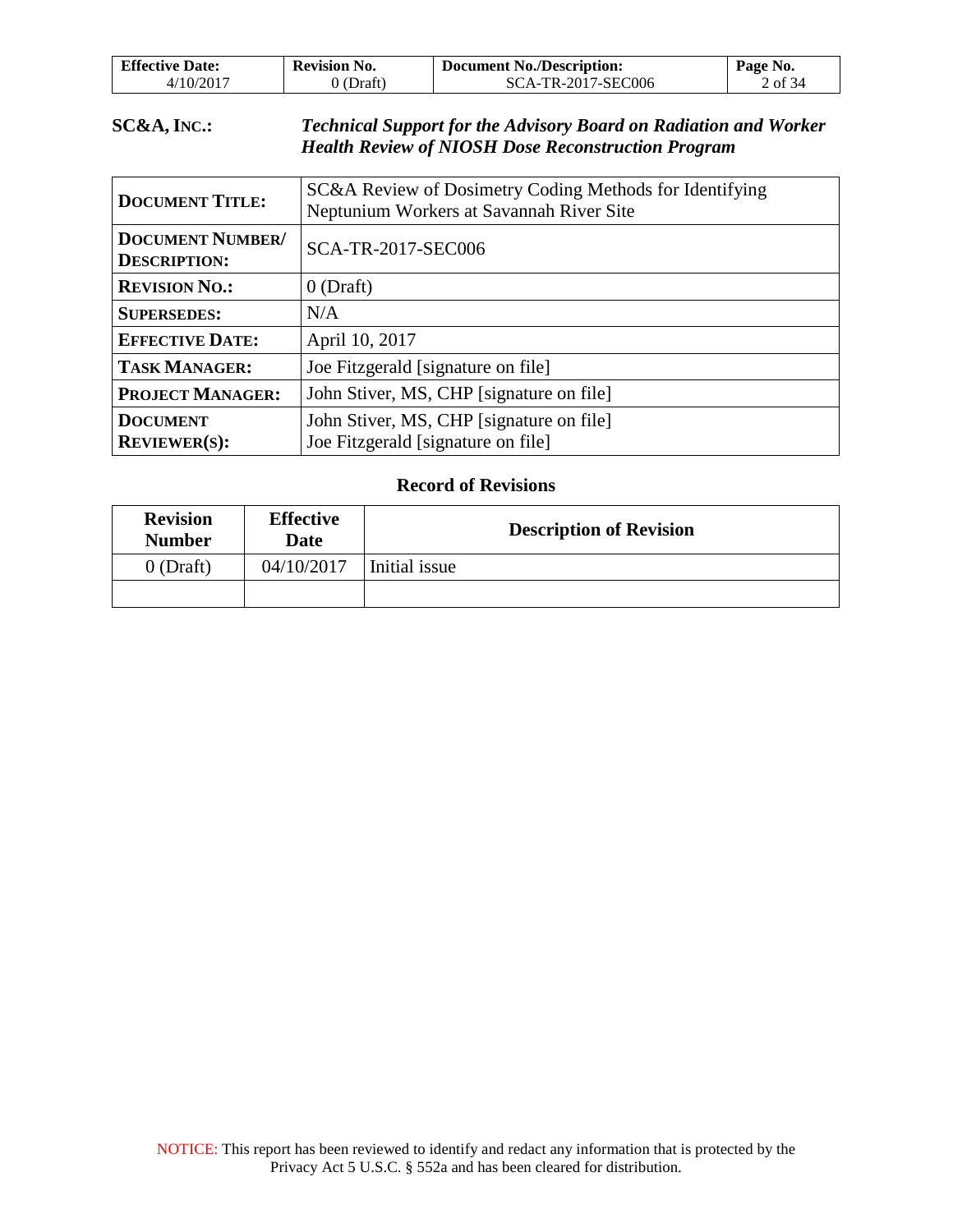| <b>Effective Date:</b> | <b>Revision No.</b> | <b>Document No./Description:</b> | Page No. |
|------------------------|---------------------|----------------------------------|----------|
| 4/10/2017              | 0 (Draft)           | SCA-TR-2017-SEC006               | 3 of 34  |

# **TABLE OF CONTENTS**

| 1.0 |     |                                                                                           |  |
|-----|-----|-------------------------------------------------------------------------------------------|--|
| 2.0 |     |                                                                                           |  |
| 3.0 |     | Evaluation of HPA and HPD Codes Associated with Documented Uptakes of Np-237 and          |  |
| 4.0 |     | Observations Concerning Savannah River Site Monitoring Practices and Available DOE        |  |
|     | 4.1 |                                                                                           |  |
|     | 4.2 |                                                                                           |  |
|     | 4.3 |                                                                                           |  |
|     | 4.4 |                                                                                           |  |
|     | 4.5 |                                                                                           |  |
|     | 4.6 |                                                                                           |  |
|     | 4.7 |                                                                                           |  |
| 5.0 |     |                                                                                           |  |
|     |     | Appendix A: Description of Intake Incidents for 86 Claims Included in SC&A Claimant Study |  |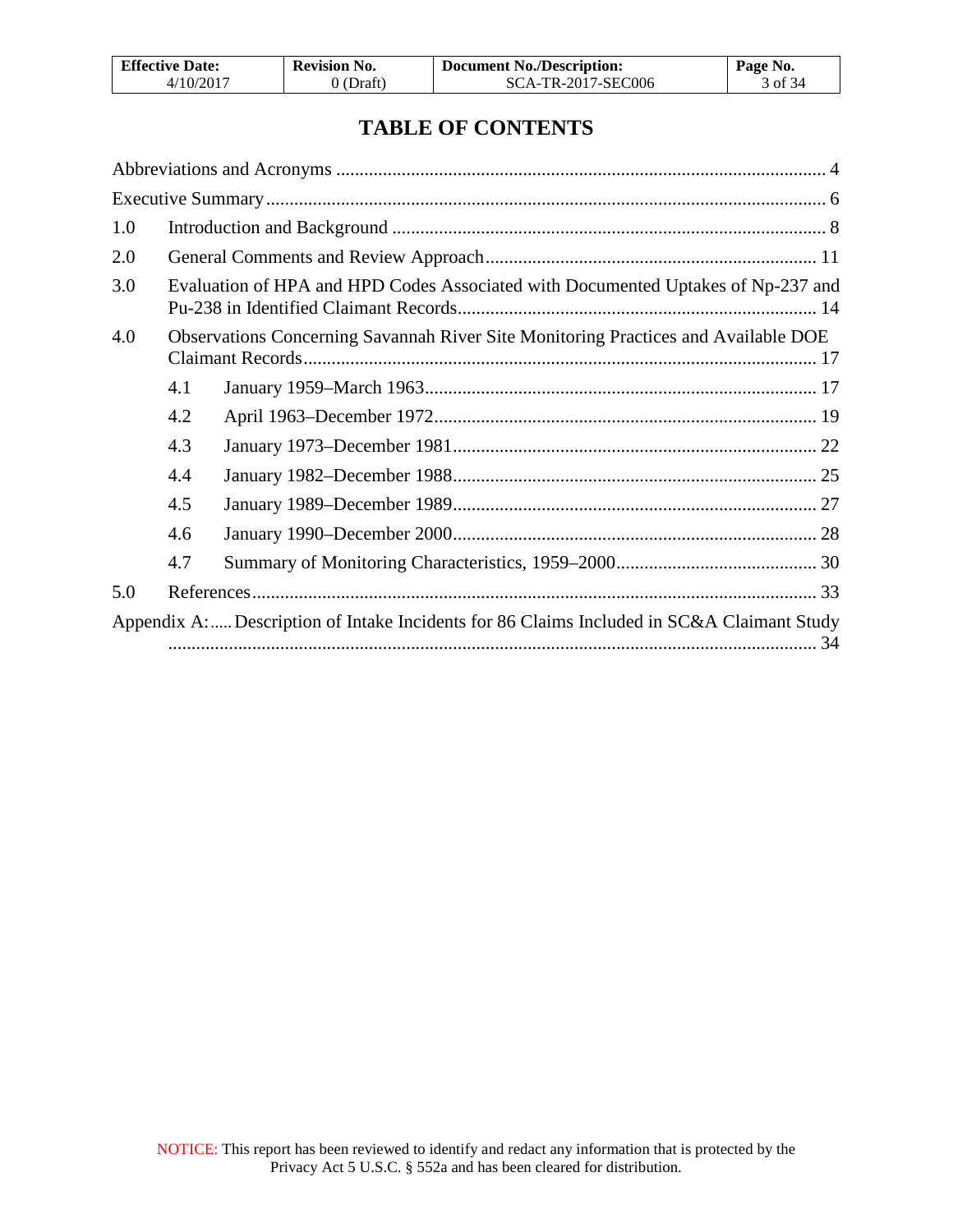| <b>Effective Date:</b> | <b>Revision No.</b> | <b>Document No./Description:</b> | Page No. |
|------------------------|---------------------|----------------------------------|----------|
| 4/10/2017              | O(Draft)            | SCA-TR-2017-SEC006               | 4 of 34  |

# **ABBREVIATIONS AND ACRONYMS**

<span id="page-3-0"></span>

| <b>ABRWH</b> | Advisory Board on Radiation and Worker Health         |
|--------------|-------------------------------------------------------|
| Am           | americium                                             |
| <b>CAM</b>   | <b>Continuous Air Monitor</b>                         |
| <b>CATI</b>  | computer-assisted telephone interview                 |
| <b>CDC</b>   | <b>Centers for Disease Control and Prevention</b>     |
| Cf           | californium                                           |
| Cm           | curium                                                |
| <b>CPM</b>   | counts per minute                                     |
| dpm          | disintegrations per minute                            |
| <b>DOE</b>   | U.S. Department of Energy                             |
| <b>DOL</b>   | U.S. Department of Labor                              |
| E&I          | <b>Electrical and Instrumentation</b>                 |
| EΕ           | energy employee                                       |
| <b>FP</b>    | fission products                                      |
| <b>HGVC</b>  | hot gang valve corridor                               |
| HP           | <b>Health Physics</b>                                 |
| <b>HPA</b>   | <b>Health Physics Area</b>                            |
| <b>HPD</b>   | <b>Health Physics Department</b>                      |
| <b>HPRED</b> | Health Physics Radiological Exposure Database         |
| $\mu$ Ci     | microcurie                                            |
| mrem         | millirem                                              |
| nCi          | nanocurie                                             |
| <b>NIOSH</b> | National Institute for Occupational Safety and Health |
| Np           | neptunium                                             |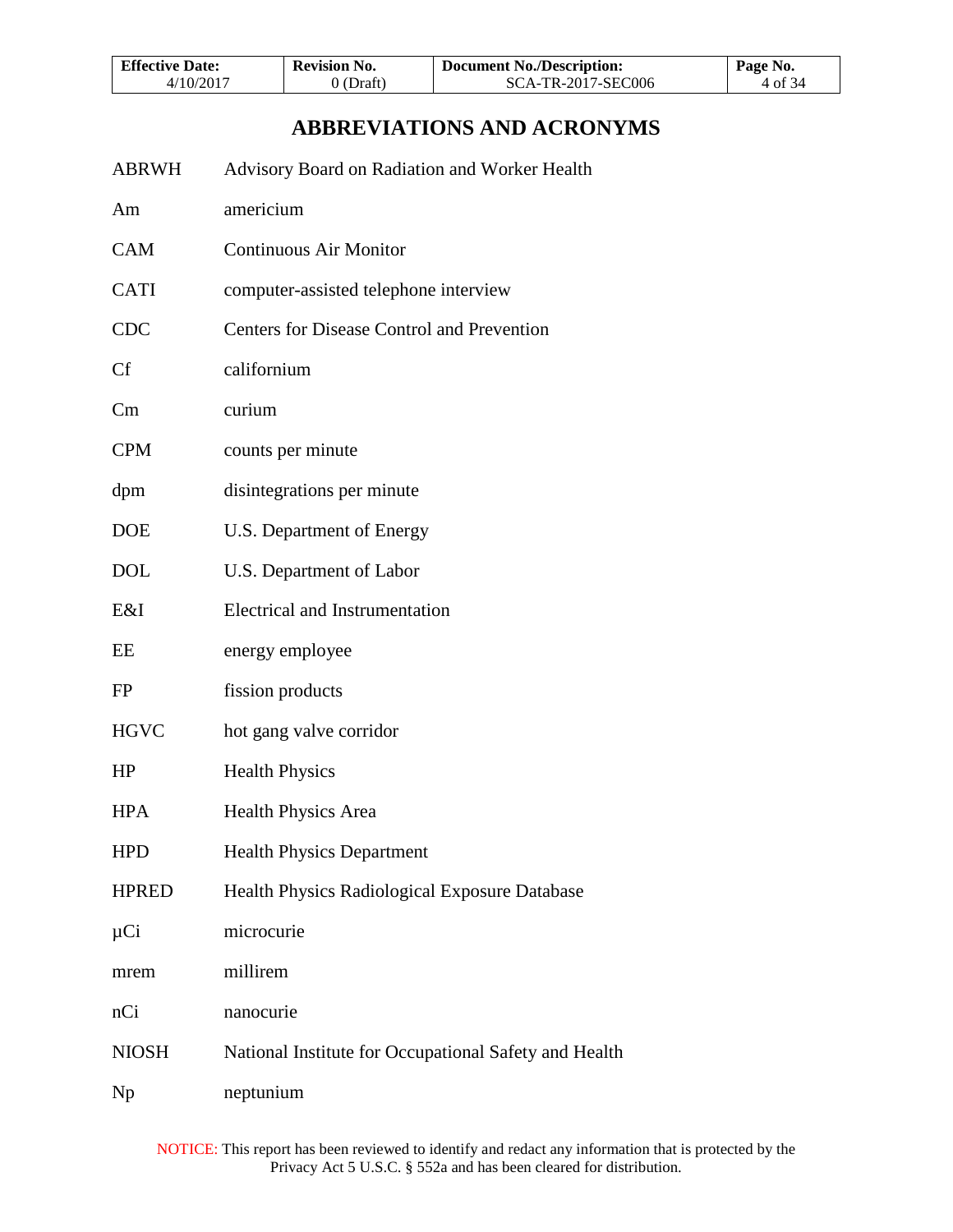| <b>Effective Date:</b> |             | <b>Revision No.</b>                    | <b>Document No./Description:</b>               | Page No. |
|------------------------|-------------|----------------------------------------|------------------------------------------------|----------|
| 4/10/2017              |             | $0$ (Draft)                            | SCA-TR-2017-SEC006                             | 5 of 34  |
| $\mathbf{O}$           | oxygen      |                                        |                                                |          |
| <b>ORAUT</b>           |             | Oak Ridge Associated Universities Team |                                                |          |
| <b>OW</b>              | Open Window |                                        |                                                |          |
| Pu                     | plutonium   |                                        |                                                |          |
| PuFF                   |             |                                        | 235-F Plutonium Fuel Form Fabrication Facility |          |
| <b>RCG</b>             |             | Radioactivity Concentration Guideline  |                                                |          |
| <b>RPRT</b>            | Report      |                                        |                                                |          |
| S                      | Shielded    |                                        |                                                |          |
| <b>SRS</b>             |             | Savannah River Site                    |                                                |          |
| <b>TWOPOS</b>          |             | time-weighted one person-one sample    |                                                |          |
| <b>WBC</b>             |             | whole body count                       |                                                |          |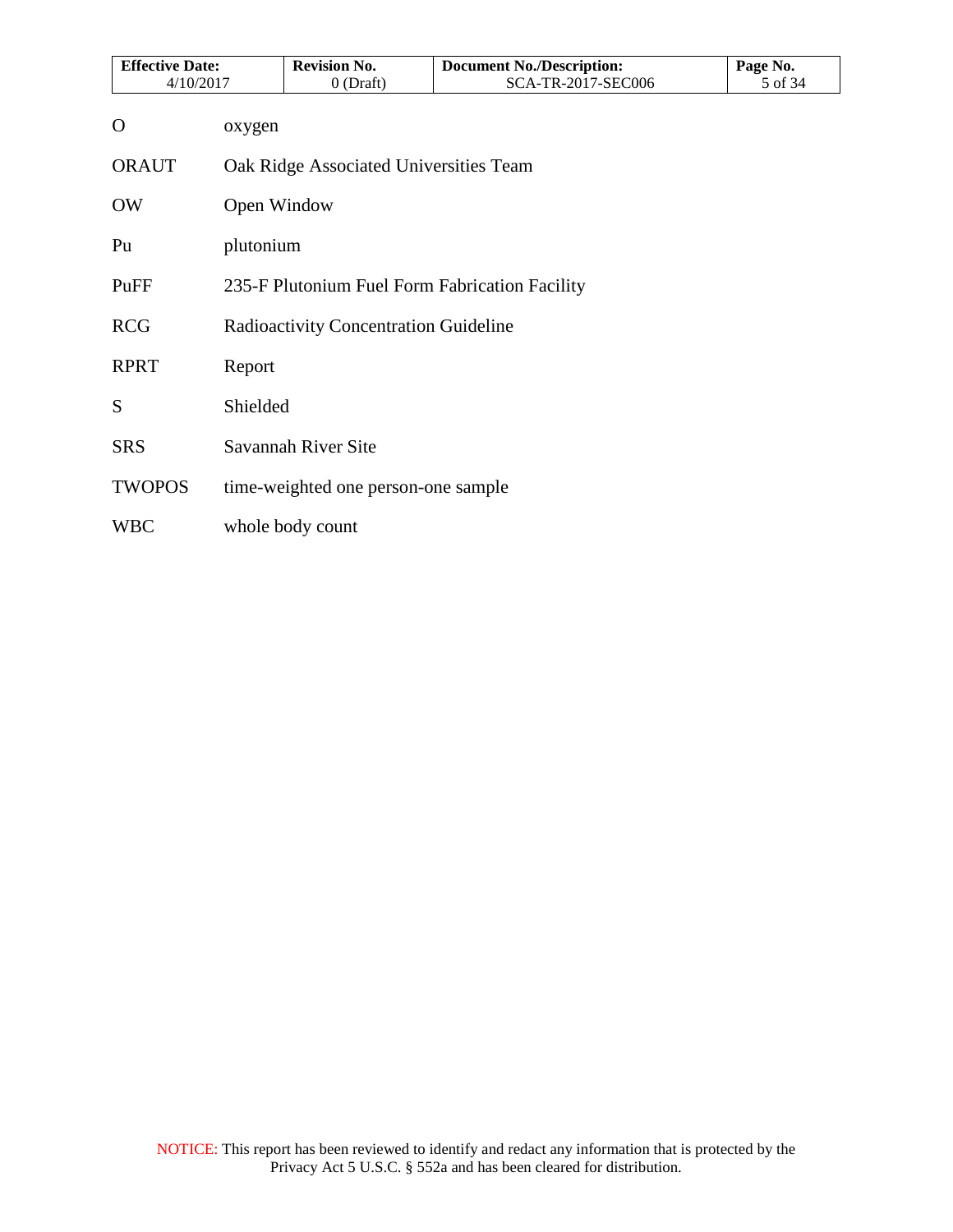| <b>Effective Date:</b> | <b>Revision No.</b> | <b>Document No./Description:</b> | Page No. |
|------------------------|---------------------|----------------------------------|----------|
| 4/10/2017              | 0 (Draft)           | SCA-TR-2017-SEC006               | 6 of 34  |

# **EXECUTIVE SUMMARY**

<span id="page-5-0"></span>This report presents SC&A's review of ORAUT-RPRT-0077, Revision 00, *Evaluation of Health Physics Area and Health Physics Department Codes to Identify Neptunium Workers at the Savannah River Site* (NIOSH 2016a). In its review, SC&A identified and analyzed the monitoring records provided by the U.S. Department of Energy (DOE) for 86 claimants who had confirmed intakes of neptunium-237 (Np-237) or plutonium-238 (Pu-238).<sup>[1](#page-5-1)</sup> The goal of this evaluation is twofold:

- 1. Analyze the relationship between Health Physics Area (HPA)/Health Physics Department (HPD) codes and documented intake incidents (see Section 3).
- 2. Evaluate Savannah River Site (SRS) external dosimetry records for the practical implementation of using HPA/HPD codes to identify neptunium workers for the purpose of assigning unmonitored intakes of neptunium (see Section 4).

The first analysis is useful because it provides an independent verification of the analysis and conclusions in NIOSH 2016a. The second analysis offers perspective on how the proposed methodology for identifying would work in practice. SC&A's review identified eight findings and nine observations. An overall summary of SC&A's conclusions based on these findings and observations is discussed in the remainder of this Executive Summary.

Examination of available HPA and HPD codes for dosimetry cycles related to documented intakes showed reasonable agreement with the codes identified in NIOSH 2016a. SC&A agrees with the main conclusions of NIOSH 2016a that the most frequently encountered HPA and HPD codes represent the groups of workers most likely to have exposure potential to neptunium. However, SC&A also identified cases where intake incidents were associated with areas and departments not directly related to neptunium operations (e.g., construction and maintenance codes). Although these types of area and department codes were observed at a much lower frequency when compared with the more common neptunium operational codes, SC&A does not necessarily agree that they represent little or no exposure potential. However, the issue of what constitutes suitable worker coverage for assigning unmonitored intakes of neptunium is inherently subjective and requires professional judgment. Therefore, the SRS Work Group should carefully consider what constitutes a sufficient cohort for coworker dose assignment.

Based on the review of currently available DOE monitoring records for the 86 claimants identified as having confirmed intakes of Np-237 or Pu-238, it is SC&A's opinion that there is considerable uncertainty in using HPA and HPD codes for assigning coworker intakes during some time periods. This is especially true for workers who might change work location on a semiregular basis but whose external dosimetry files may not adequately reflect such changes. SC&A would note that many of the concerns discussed in Section 4 of this report may be partially or completely alleviated by obtaining a complete set of dosimetry records for the affected workers at SRS. This would include not only quarterly summary reports but also the actual individual cycle dosimetry reports. However, absent additional dosimetric information,

 $\overline{a}$ 

<span id="page-5-1"></span><sup>1</sup> Pu-238 exposures were included in the analysis because workers who had significant exposure potential to plutonium would have also had exposure potential to neptunium.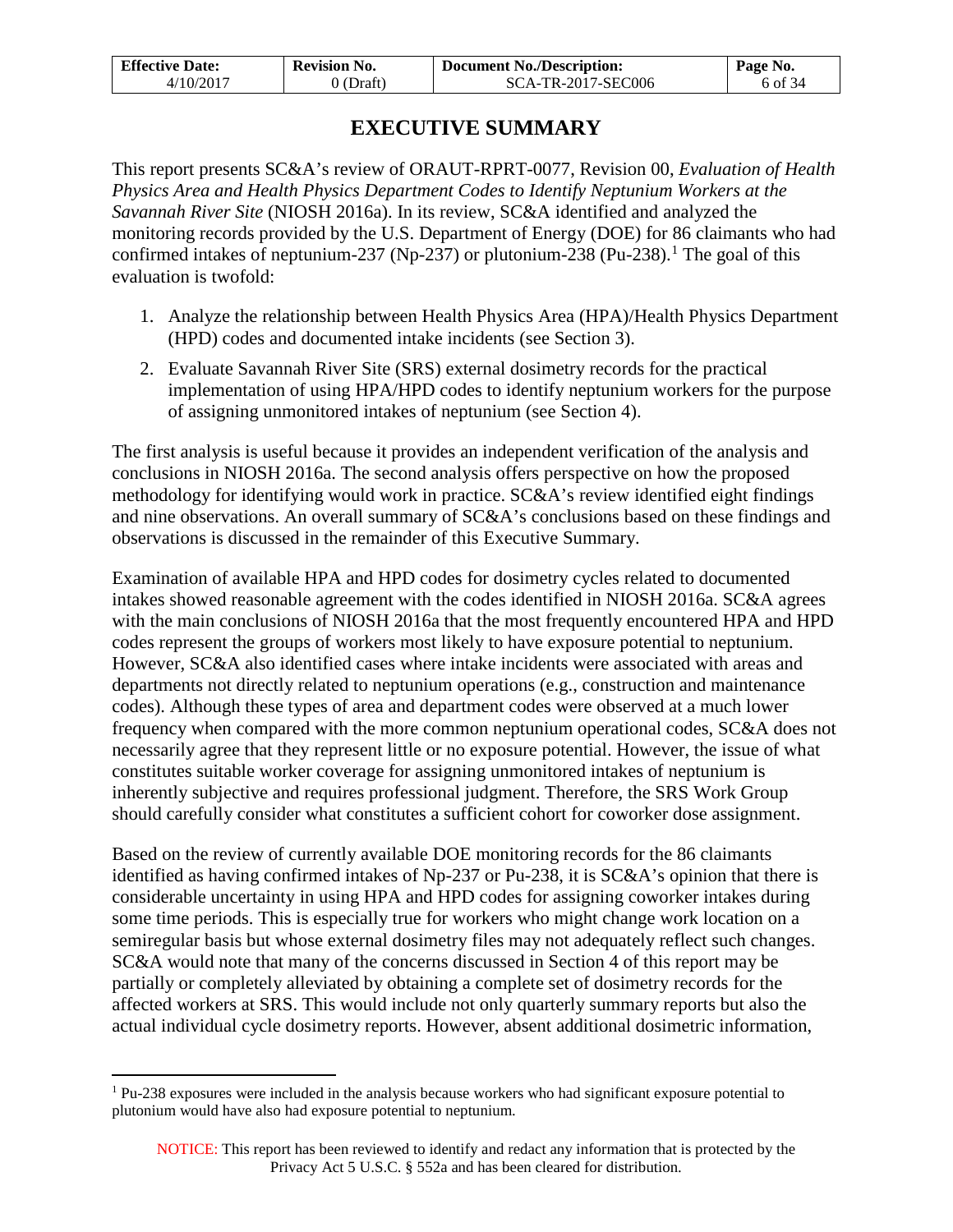| <b>Effective Date:</b> | <b>Revision No.</b> | <b>Document No./Description:</b> | Page No. |
|------------------------|---------------------|----------------------------------|----------|
| ./10/2017              | (Draft`             | SCA-TR-2017-SEC006               | of $34$  |

SC&A recommends that the default approach be to automatically assign coworker intakes unless it can be clearly established that the energy employee (EE) could not have been exposed.

*Summary Recommendation: SC&A believes that the exclusion of workers who do not fit the HPA and HPD criteria described in in the concluding section of NIOSH 2016a from assignment of unmonitored neptunium coworker doses may be too restrictive and not claimant favorable in at least some cases. Furthermore, because of the uncertainty in the availability of HPA and HPD codes used to identify work locations during significant operational periods at SRS, it would be claimant favorable to automatically assign unmonitored intakes unless clear and convincing evidence exists that the EE could not have been exposed.*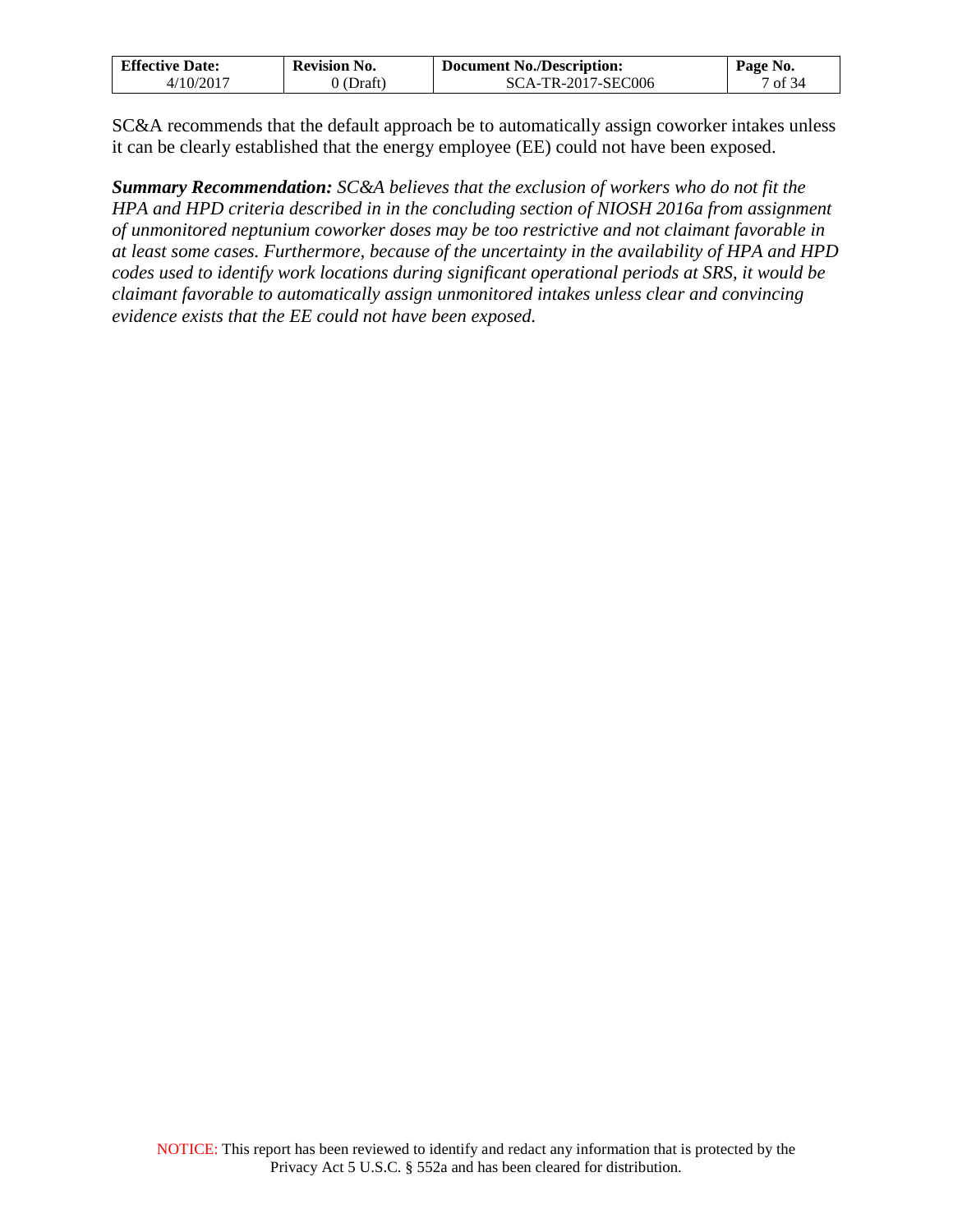| <b>Effective Date:</b> | <b>Revision No.</b> | <b>Document No./Description:</b> | Page No. |
|------------------------|---------------------|----------------------------------|----------|
| 4/10/2017              | 0 (Draft)           | SCA-TR-2017-SEC006               | 8 of 34  |

# **1.0 INTRODUCTION AND BACKGROUND**

<span id="page-7-0"></span>NIOSH released Revision 0 of ORAUT-RPRT-0077, *Evaluation of Health Physics Area and Health Physics Department Codes to Identify Neptunium Workers at the Savannah River Site* (NIOSH 2016a), on November 8, 2016. The stated purpose of this report is as follows:

[evaluate] *the usefulness of Health Physics Area (HPA) and Health Physics Department (HPD) codes to identify workers associated with the 237Np processes at Savannah River Site (SRS) from 1973 through 1989.* [page 5]

This report presents SC&A's review of the HPA and HPD code methodology presented in NIOSH 2016a. The remainder of this section briefly summarizes the proposed methodology for identifying workers potentially exposed to neptunium. Section 2 provides some general comments on the proposed approach as well as a description of SC&A's evaluation methods. Sections 3 and 4 present the results of SC&A's review.

HPA and HPD codes most often appear in certain formats of external dosimetry records found in claimant monitoring files that DOE supplies. Figure 1 shows an example of HPA and HPD code listings in a dosimetry report. NIOSH 2016a, Tables 2-1 and 3-1, list of HPA and HPD code interpretations. Interpretation of HPA codes was based on direct communication with the SRS Dosimetry Records Manager (NIOSH 2014), and interpretation of HPD codes was based on a list of DuPont department codes dated April 1977 (DuPont 1977).

**Figure 1. Example Dosimetry Record Showing HPA and HPD Codes (Employee Names and Numbers Have Been Redacted)**

|       |              |                  |                 |                 |             |                                                             |                      |                     |    |               |          |           |                     | $44$ Cfa $64$ |             |
|-------|--------------|------------------|-----------------|-----------------|-------------|-------------------------------------------------------------|----------------------|---------------------|----|---------------|----------|-----------|---------------------|---------------|-------------|
|       | DEC 31 64    |                  | <b>Contract</b> |                 |             | $-1$ $-1$ $-1$ $-1$<br>JOB# T41-10HEALTH PHYSICS DEPARTMENT | QUARTERLY FILM BADGE | $\cdots$            |    |               | $\cdots$ |           | <b>PAGE NO 0044</b> |               |             |
| BADGE | L FIX        | <b>NUMBER</b>    |                 | Fe              | <b>DATE</b> | R PRE EMPLOYEE HPA DATE CYCLE HPD ENPLOYEE NAME             |                      | <b>CYCLE</b><br>DH. | s  | QUARTER<br>OW | s        | <b>DM</b> | YEAR<br>s           | PLANT<br>OW   | $5^{\circ}$ |
|       | 100          |                  |                 | 03A 0154        | 2664 505    |                                                             |                      |                     |    | 95            | 10       | 160       | 10                  | 14,105        | 4,760       |
|       | 100          |                  |                 | 01A 0555        | 2664 500    |                                                             |                      | 20                  |    | 790           | 670      | 1960      | 1245                | 15,140        | 7,160       |
|       | $1 \quad 00$ |                  |                 | 01A 0352        | 2664 500    |                                                             |                      |                     |    | 170           | 75       | 535       | 200                 | 8,055         | 4,230       |
|       | $1 \quad 00$ |                  |                 | 01A 0354        | 2664 501    |                                                             |                      | 40                  | 10 | 520           | 75       | 2075      | 460                 | 12,960        | 3,875       |
|       | 100          |                  |                 | 02A 0155        | 2664 501    |                                                             |                      | 15                  |    | 45            |          | 120       | 35                  | 1,490         | 850         |
|       | 100          |                  |                 | 014 0155        | 2664 501    |                                                             |                      | 30                  | 15 | 330           | 155      | 1805      | 665                 | 12,805        | 5,925       |
|       | 1 00         |                  |                 | <b>OIA 0356</b> | 2664 501    |                                                             |                      | 30                  | 10 | 560           | 160      | 2140      | 845                 | 20,400        | 7,645       |
|       | 1 00         |                  |                 | 05A 0254        | 2664 906    |                                                             |                      | 20                  |    | 730           | 155      | 2190      | 750                 | 13,645        | 7,310       |
|       | $1 \quad 00$ |                  |                 | 044 0853        | 2664 501    |                                                             |                      |                     |    | 80            | 60       | 800       | 630                 | 7,820         | 5,700       |
|       |              |                  |                 |                 |             |                                                             |                      |                     |    |               |          |           |                     |               |             |
|       |              | <b>HPA Codes</b> |                 |                 |             | <b>HPD Codes</b>                                            |                      |                     |    |               |          |           |                     |               |             |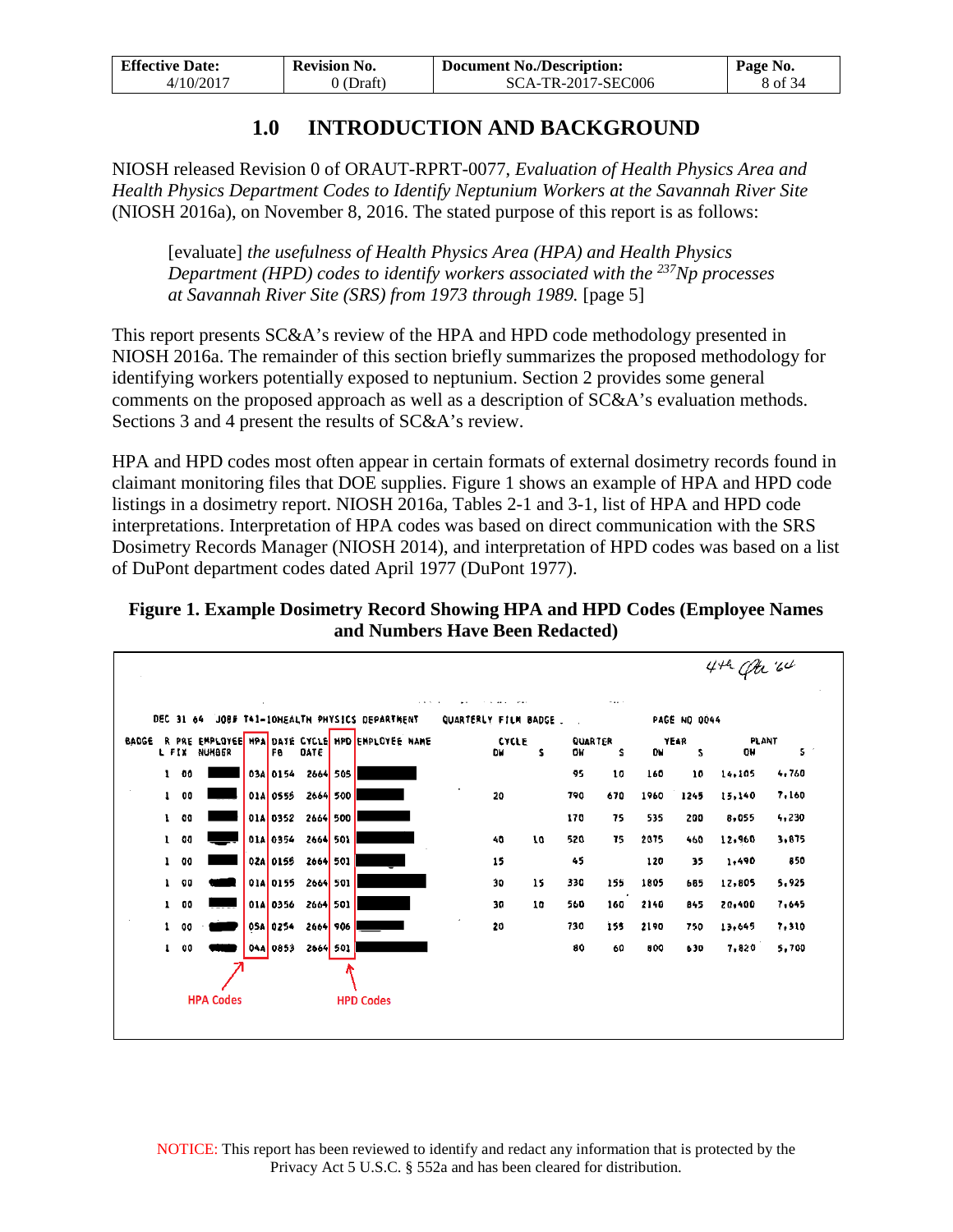| <b>Effective Date:</b>   | Revision No. | <b>Document No./Description:</b> | Page No. |
|--------------------------|--------------|----------------------------------|----------|
| $4/10/201$ <sup>-7</sup> | (Draft)      | <b>SCA-TR-2017-SEC006</b>        | 9 of 34  |

The main objective of NIOSH 2016a is to correlate HPA and HPD codes with workers who are assumed to have the highest risk of neptunium exposure. Specifically, Section 5.0 of NIOSH 2016a states:

*The analysis in this report shows that HPA and HPD codes for operations and maintenance workers have a correlation in terms of neptunium facilities.*  [page 11]

To correlate HPD and HPA codes that are likely associated with neptunium exposure, the National Institute of Occupational Safety and Health (NIOSH) examined the records of workers who had one or more of the following characteristics:

- Were assigned HPD Code 205 (designating a subgroup of the separations department associated with the 235-F Plutonium Fuel Form Fabrication Facility, also known as "PuFF").
- Were monitored internally via Pu-238 and/or Np-237 bioassay (both claimants and nonclaimants).
- Were identified with specific Np-237 contamination incidents.

Based on the subsequent analysis, Section 8.0 of NIOSH 2016a concludes the following:

*All workers associated with HPD 205 are assumed to have had a significant exposure potential due to the mission of the group and the location of the work.* 

- *92% of the intake monitoring was associated with only five HPA codes: 2F, 2H, 3M, 5A, and 4H.*
- *71% of the intake monitoring was associated with only seven HPD codes: 205, 500, 503, 209, 300, 601, and 300*

*Most (66%) of the intake monitoring for* <sup>238</sup>*Pu and* <sup>237</sup>*Np is associated with seven combinations of HPA and HPD codes:*

- *HPA 2F and HPD 205 (235-F PuFF) = 43%,*
- *HPA 2H and HPD 205 (235-F PuFF) = 5.6%,*
- *HPA 3M and HPD 503 (Works Technical: Reactor Technology) = 4.3%,*
- *HPA 2F and HPD 500 (Works Technical: HP) = 4.0%,*
- *HPA 2H and HPD 209 (Separations: HB Line) = 3.8%,*
- *HPA 2F and HPD 601 (Works Engineering: E&I) = 2.4%, and*
- *HPA 3M and HPD 300 (Raw Materials) = 2.4%.*

*This indicates that there was little or no known intake potential in other combinations of location and functional department. It suggests that the combination of HPA and HPD code is a powerful predictor of the recognized need for intake monitoring for 238Pu and 237Np. Personnel dosimetry exposure records contain these HPD and HPA codes for the workers. Works Technical*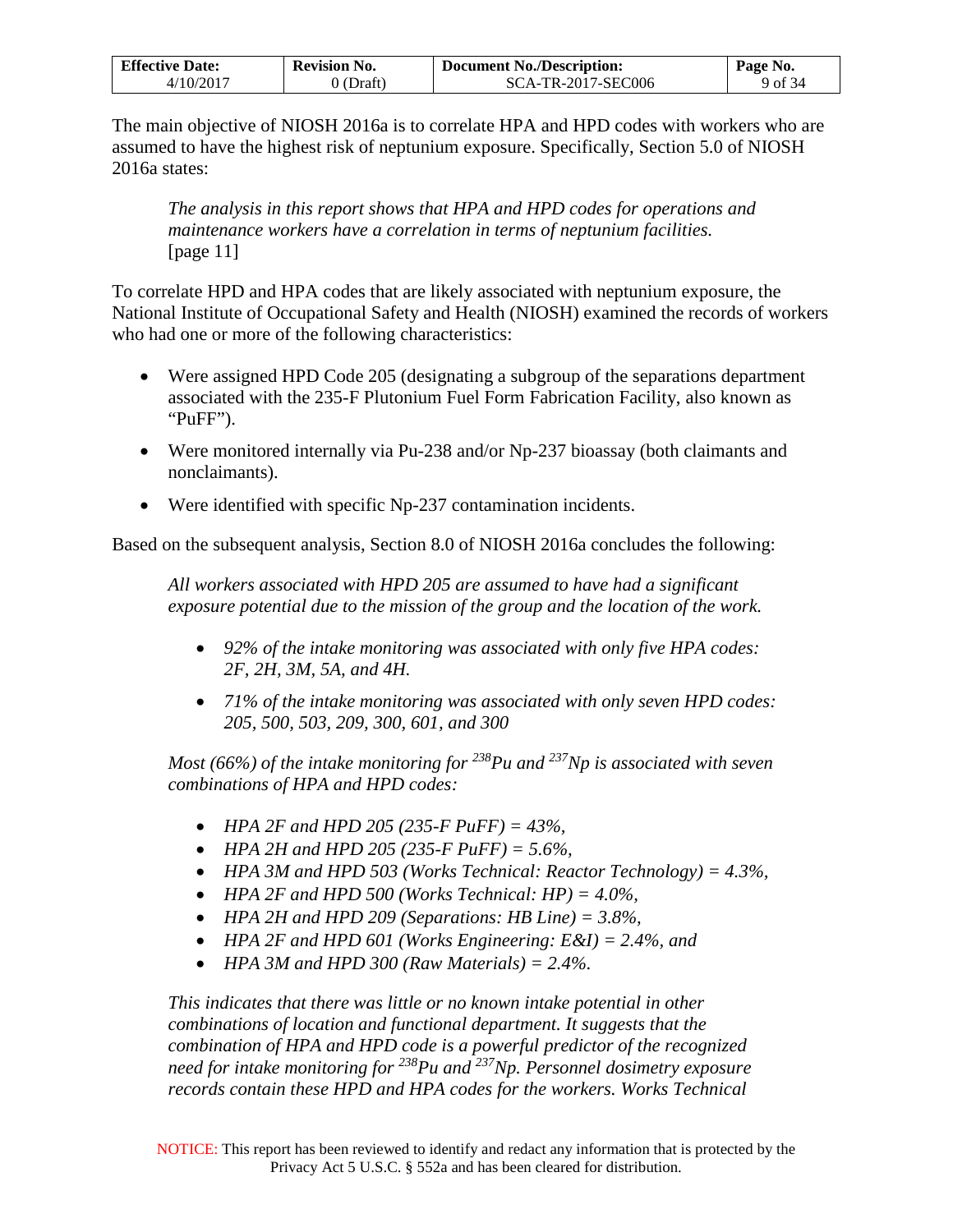| <b>Effective Date:</b> | <b>Revision No.</b> | <b>Document No./Description:</b> | Page No. |
|------------------------|---------------------|----------------------------------|----------|
| ./10/2017              | (Draft`             | SCA-TR-2017-SEC006               | 10 of 34 |

*Reports and site Special Hazard Investigations reports contain documentation of radiological worker incidents and events that occurred in the various work areas. When necessary, these documents can be references to determine HPD and HPA codes for workers.* [page 18]

Although not explicitly stated, it is apparent that NIOSH intends to use the HPA and HPD codes (or combinations of them) shown above as a trigger for the application of unmonitored neptunium coworker doses. The assumed corollary is that other observed HPA and HPD codes would not be considered neptunium workers and, thus, would preclude the application of coworker intakes.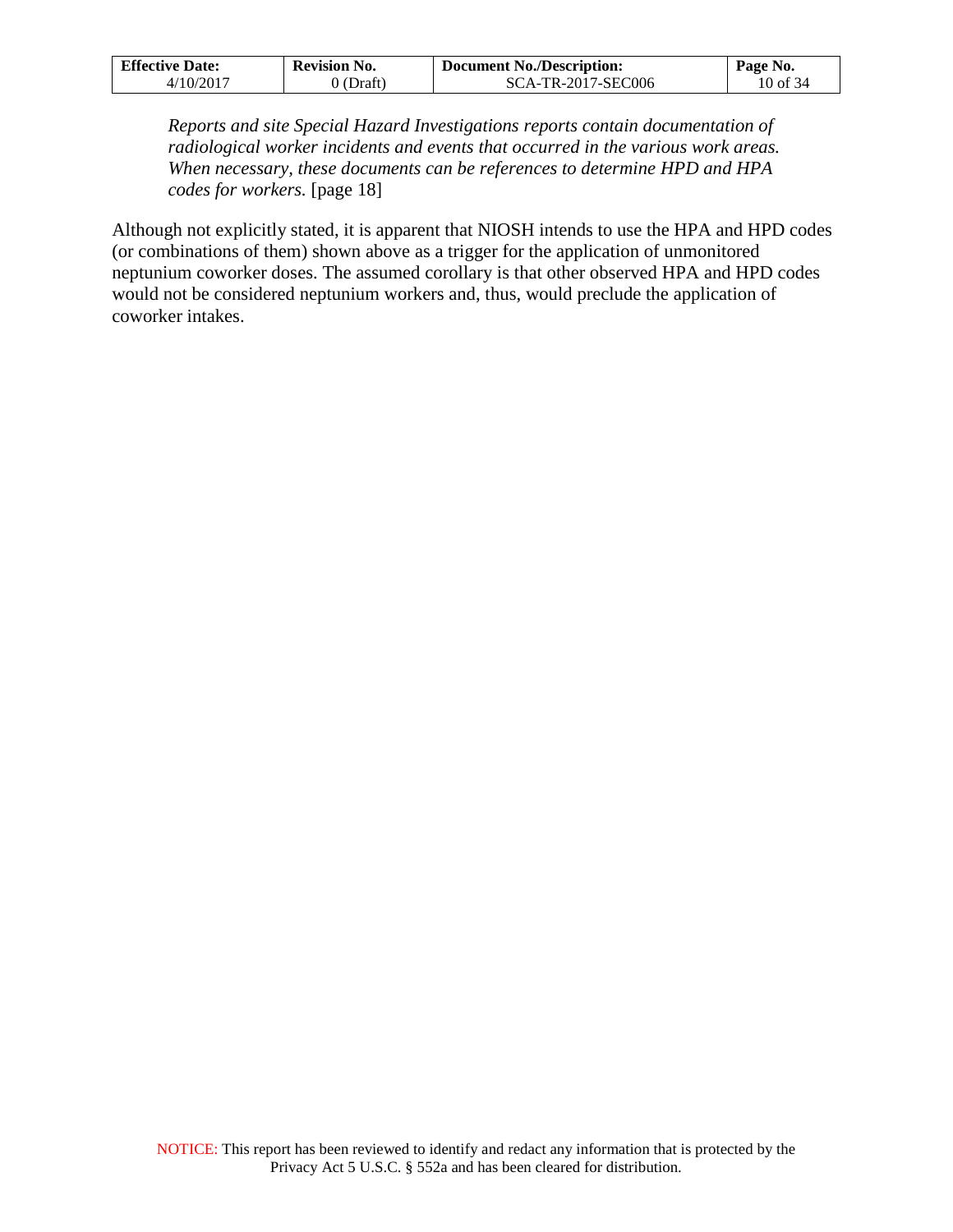| <b>Effective Date:</b> | <b>Revision No.</b> | <b>Document No./Description:</b> | Page No. |
|------------------------|---------------------|----------------------------------|----------|
| 4/10/2017              | 0 (Draft)           | SCA-TR-2017-SEC006               | 1 of 34  |

# **2.0 GENERAL COMMENTS AND REVIEW APPROACH**

<span id="page-10-0"></span>As described in Section 1.0, NIOSH 2016a evaluated the correlation between HPA and HPD codes among workers who were likely to have the greatest exposure potential to neptunium. In its concluding section, NIOSH 2016a lists the HPA and HPD codes that were most often associated with those workers. SC&A assumes that the intent is to use only those codes (or the combination of them) to assign coworker intakes to unmonitored workers. However, SC&A believes that the report would benefit from more specific and explicit instructions to the dose reconstructor on how NIOSH plans to implement the proposed approach. For example, is a single HPA or HPD code sufficient to assign neptunium doses, or is the combination of codes required? Would neptunium intakes be assigned only for that badging period in which the code designations are identified, or would they be assigned for a longer period (such as the whole year)? If the EE indicates neptunium exposure but does not have dosimetry records with the identified codes, are unmonitored neptunium exposures still applicable? Often, such questions can be answered with hypothetical dose reconstructions<sup>[2](#page-10-1)</sup>; however, explicit instructions to the dose reconstructor would also provide clarity on how neptunium coworker intakes will be implemented.

**Observation 1: Section 8.0 of NIOSH 2016a would benefit from explicit instructions or descriptions, or both, on how NIOSH plans to implement the proposed approach of using HPA and HPD codes to assign Np-237 coworker intakes. Additionally, an example dose reconstruction using actual claimant records would help illustrate how the methodology would function in practice.**

In principle, SC&A agrees that the combinations of HPA and HPD codes identified in NIOSH 2016a represent "powerful indicators" of the group of workers most likely to have exposure potential to neptunium. However, SC&A does not a priori agree that these codes (or combinations of codes) preclude other HPA and HPD designations from having "little or no known" exposure potential and thus being deemed inappropriate for coworker intake assignment. The fact that workers with other combinations of HPA and HPD codes were monitored for Pu-238/Np-237, and in some cases have confirmed intakes of these radionuclides, indicates that other types of workers could have been exposed, even if such exposures were less probable than code designations presented in Section 8.0 of NIOSH 2016a.

Clearly, the issue of what constitutes appropriate worker coverage is a matter of professional judgment and not necessarily a technical determination. Such philosophical judgments are common in any coworker model application and can vary significantly from site to site. Thus, SC&A feels the issue of worker coverage is of particular import and should be carefully considered by the SRS Work Group.

**Observation 2: The issue of what constitutes appropriate worker coverage for applying coworker intakes of neptunium is central to NIOSH 2016a. Such judgments are not necessarily technical in nature but are common in the practical implementation of any** 

 $\overline{a}$ 

<span id="page-10-1"></span><sup>&</sup>lt;sup>2</sup> SC&A understands that at the time of the release of NIOSH 2016a, the neptunium coworker model was still under development. However, an example dose reconstruction with placeholder intake values would still be beneficial and provide clarity.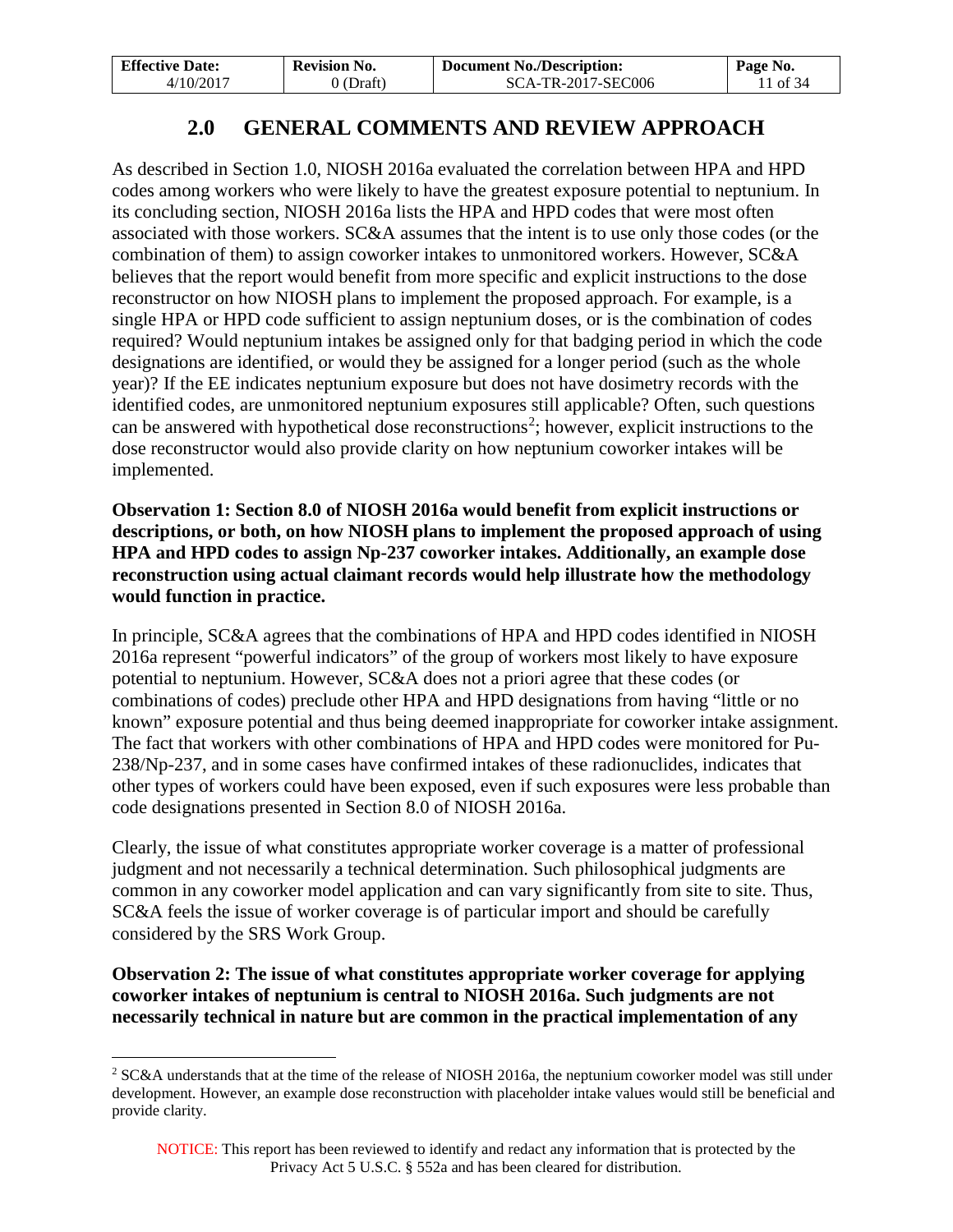| <b>Effective Date:</b> | <b>Revision No.</b> | <b>Document No./Description:</b> | Page No.             |
|------------------------|---------------------|----------------------------------|----------------------|
| /10/2011               | 'Draft              | SCA-TR-2017-SEC006               | $\frac{12}{2}$ of 34 |

**unmonitored dose assignment. Thus, the issue of sufficient worker coverage in the context of using HPA and HPD codes for dose assignment should be carefully considered by the SRS Work Group.**

As stated in Section 1.0 of NIOSH 2016a:

*Separations processes associated with 237Np are closely related to similar processes involving 238Pu; therefore, monitoring for exposure to 238Pu is assumed to be an indicator of a potential for* <sup>237</sup>Np *intake.* [page 5]

SC&A agrees that, because of the purpose of the operation of interest and the proximity of specific activities involving Np-237 and Pu-238, exposure potentials to both contaminants are closely correlated. Therefore, SC&A examined the SRS Transuranic Internal Dose Registry to identify claimants who had confirmed uptakes of Np-237, or Pu-238, or both. NIOSH 2016a restricted its analysis to the period from 1973 to 1989; however, SC&A expanded the timeframe for evaluation to the period from 1959 to 2000. The rationale for expanding the period for evaluation is based on ORAUT-RPRT-0065, Revision 00, *An Evaluation of Neptunium Operations at Savannah River Site* (NIOSH 2016b), which contains the following concluding statement:

*Final sets of stratified coworker intakes will be derived using neptunium urinalysis through 1969 and 1990 through 1995, and WBC data through 1989 using TWOPOS calculation methods….* [emphasis added] [page 42]

Notably, the statement does not specify an exact start date for the application of neptunium intakes and only states the proposed method utilizes "*urinalysis through 1969*." Based on that same statement, it appears coworker intake assignment is to end in 1995. However, NIOSH 2016b also provides a timeline of derived coworker intakes (shown as Figure 8-15 in NIOSH 2016b and as Figure 2 below) that spans the years from approximately 1960 to 2000. Documentation suggests that pilot-scale separations activities involving Pu-238 and Np-237 began in 1959 and included at least some bioassay monitoring (Coogler et al. [n.d.]). Therefore, SC&A chose 1959 as the start for its analysis and 2000 as the final year evaluated.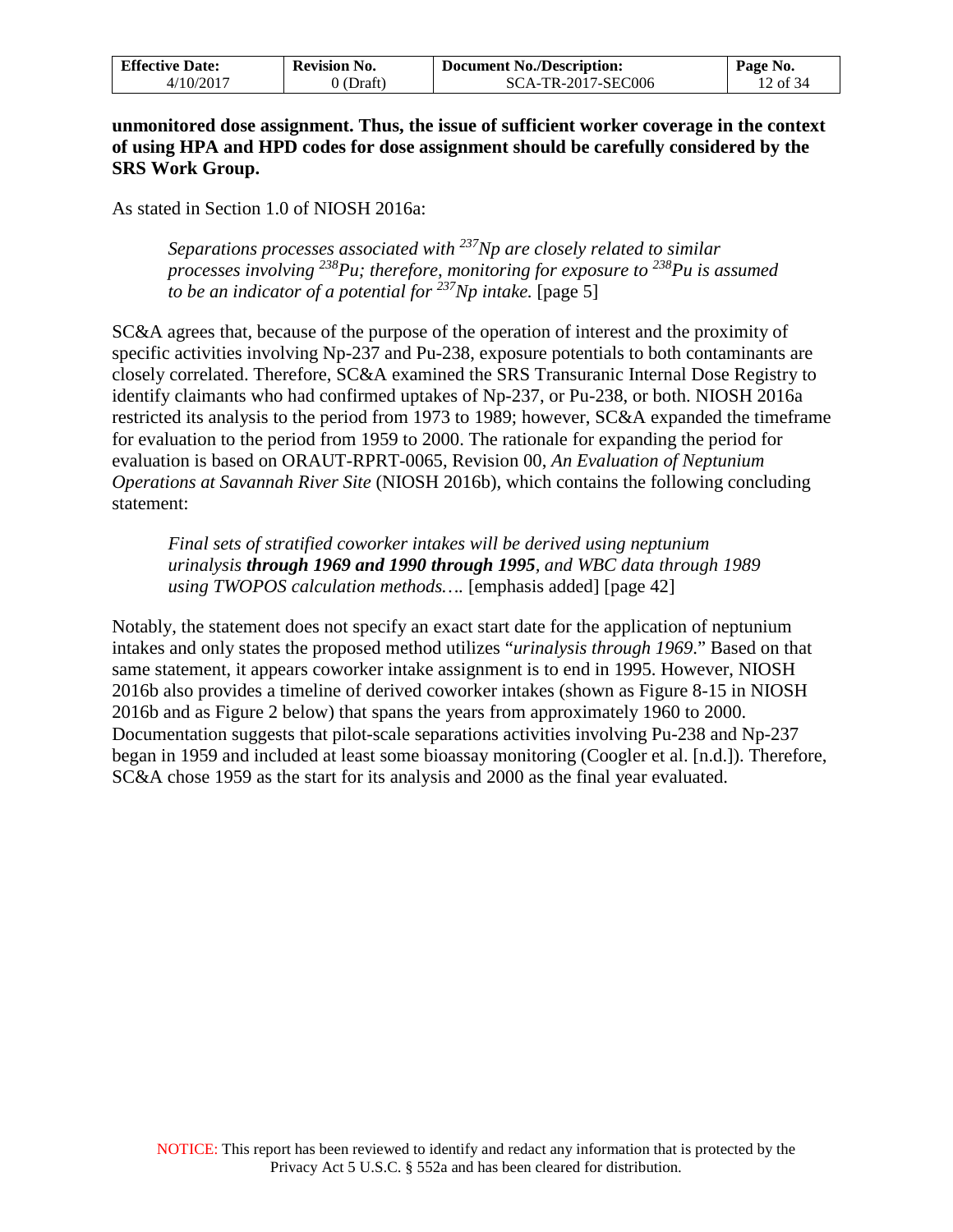| <b>Effective Date:</b> | <b>Revision No.</b> | <b>Document No./Description:</b> | $P$ age No. |
|------------------------|---------------------|----------------------------------|-------------|
| 4/10/2017              | $0$ (Draft)         | SCA-TR-2017-SEC006               | 13 of 34    |



**Figure 2. Screenshot of Figure 8-15 from NIOSH 2016b** 

SC&A identified 86 claimants who were employed during this expanded period and had confirmed uptakes of Pu-238, Np-237, or both, in the SRS Transuranic Internal Dose Registry. SC&A's evaluation of these 86 claims focused on two facets:

- 1. Characterization of the intake incident and the correlation between the badging records (HPD and HPA codes) associated with the incident (see Section 3).
- 2. Evaluation of the monitoring practices and available dosimetry records supplied by DOE in the context of using the HPA/HPD dosimetry codes to identify potentially exposed workers (see Section 4).

The first facet is intended provide a comparison similar to the evaluation presented in NIOSH 2016a. The second facet is intended to demonstrate and characterize the practical implementation of using dosimetry codes to establish work areas in general.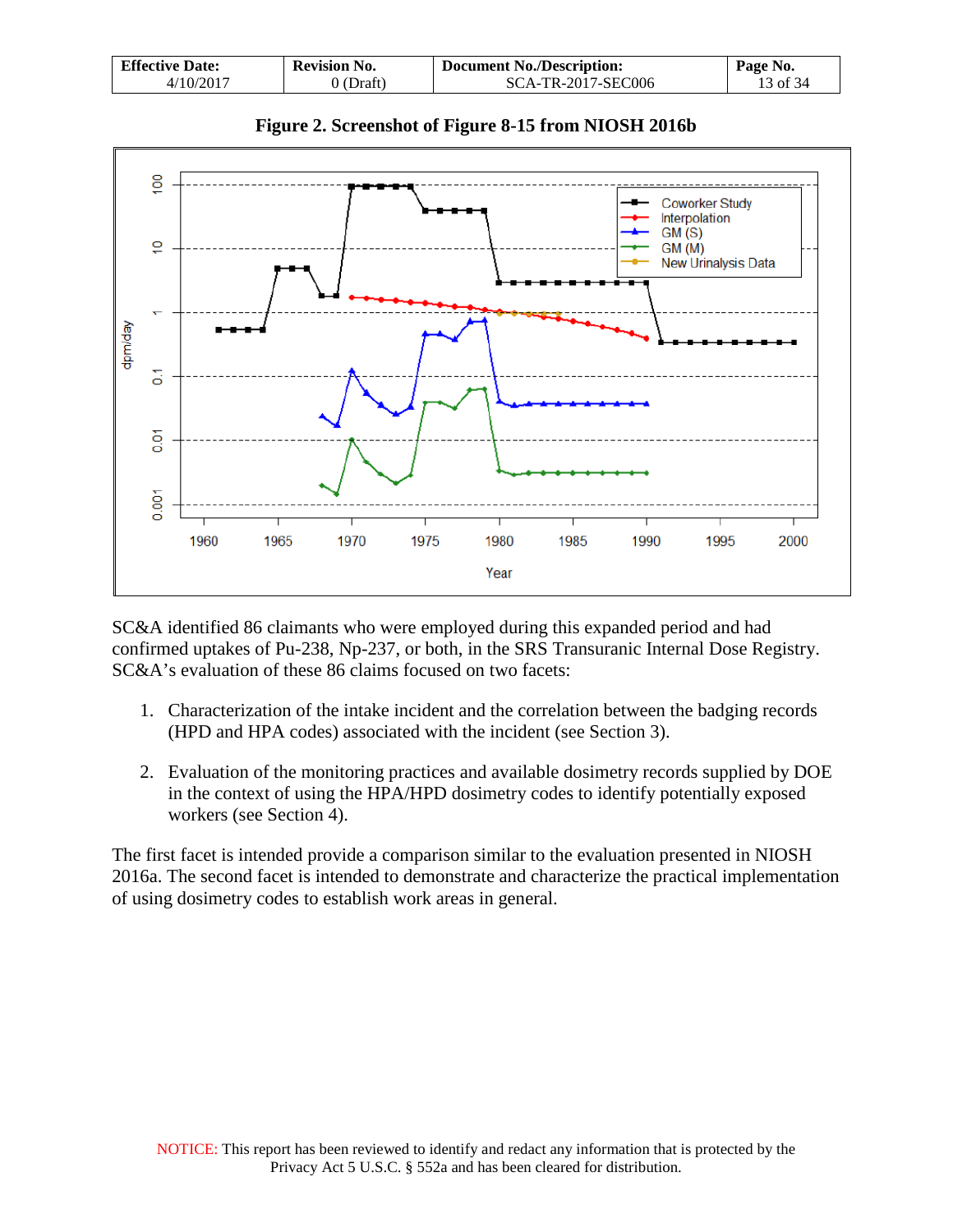| <b>Effective Date:</b> | <b>Revision No.</b> | <b>Document No./Description:</b> | Page No. |
|------------------------|---------------------|----------------------------------|----------|
| 4/10/2017              | $0$ (Draft)         | SCA-TR-2017-SEC006               | 14 of 34 |

# <span id="page-13-0"></span>**3.0 EVALUATION OF HPA AND HPD CODES ASSOCIATED WITH DOCUMENTED UPTAKES OF Np-237 AND Pu-238 IN IDENTIFIED CLAIMANT RECORDS**

SC&A examined the claim files for each of the 86 EEs who were identified as having positive uptakes of Np-237, Pu-238, or both, during the period of interest (1959–2000). For each intake, SC&A reviewed (1) available monitoring records for the associated dosimeter badge codes and (2) related internal monitoring information, which very often contained the location of the incident. Appendix A has a detailed listing of all 86 claimants and associated intake incidents.

In total, there were 173 intake incidents involving Np-237 or Pu-238 for the 86 identified claimants. The number of confirmed intakes by year is shown in Figure 3. Only 10 of the 173 total intake incidents involved a confirmed intake of Np-237; the remaining 163 were related to Pu-238.



**Figure 3. Number of Confirmed Pu-238 and Np-237 Intakes by Year (1960–2000)**

Examination of the DOE dosimetry records for the claimants involved in identified intake incidents revealed that only 99 of 173 (~57%) contained a dosimetry record that listed a specific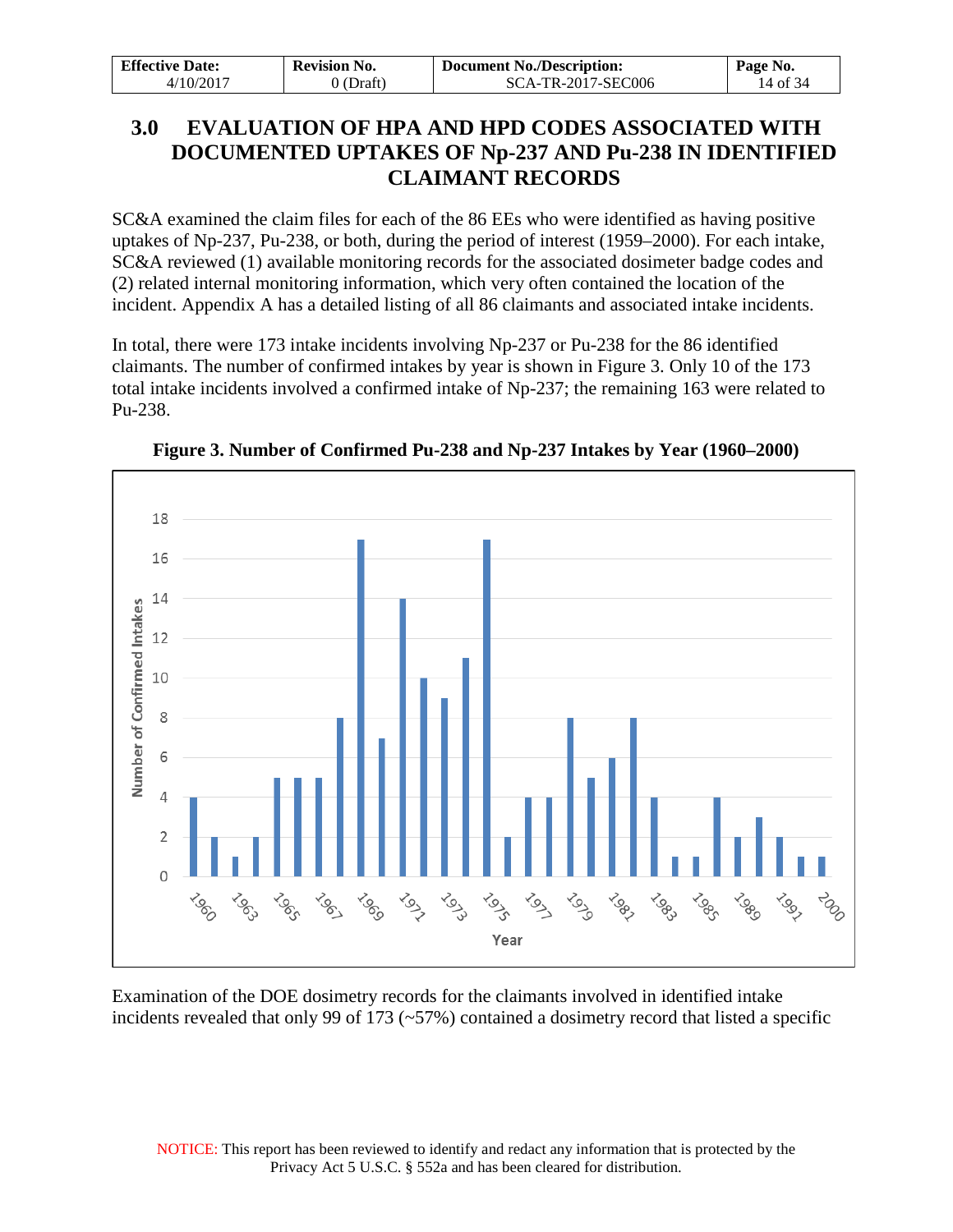| <b>Effective Date:</b> | <b>Revision No.</b> | <b>Document No./Description:</b> | Page No. |
|------------------------|---------------------|----------------------------------|----------|
| $+10/201$ <sup>-</sup> | Draft.              | SCA-TR-2017-SEC006               | 5 of 34  |

HPD code.<sup>[3](#page-14-0)</sup> Table 1 shows a breakdown of HPD codes identified with the intake incidents and also presents the percentages in NIOSH 2016a, Section 5.2, for comparison.

As seen in Table 1, the HPD code most commonly identified in both the SC&A and NIOSH 2016a analyses was 205, which represents the Separations Department located at the 235-F PuFF area. However, SC&A identified other HPD codes that were not directly identified in NIOSH 2016a, Section 5.2, but were associated with confirmed intakes of Np-237 or Pu-238. These codes represent the Works Technical Department (Laboratory Personnel), the Separations Department (F and H Canyons), and the Technical Department (Miscellaneous). Also identified in the SC&A analysis was the department Code 40 (which represents the Construction department). This department code would be particularly important for transient workers doing irregular jobs around potentially contaminated equipment, such as decontamination and repair activities. Additionally, SC&A identified the HPD Code 000, which is not listed in either NIOSH 2016a or the underlying reference used to identify the department with a specific HPD code (DuPont 1977).

**Table 1. HPD Codes Identified Among 99 Intake Incidents for Claims with Confirmed Intakes of Np-237 or Pu-238** 

| <b>SC&amp;A</b><br><b>Identified</b><br><b>HPD Code</b> | <b>SC&amp;A Total Number</b><br>(Percentage) | <b>HPD Description</b>                                 | <b>NIOSH</b><br><b>Identified</b><br>Percentage |
|---------------------------------------------------------|----------------------------------------------|--------------------------------------------------------|-------------------------------------------------|
| 205                                                     | 39 (39.4%)                                   | Separations $-235$ -F PuFF                             | 50%                                             |
| 209                                                     | 18 (18.2%)                                   | HB-Line                                                | 4.0%                                            |
| 203                                                     | $12(12.1\%)$                                 | Separations – H Canyons                                | Not Listed                                      |
| 501                                                     | $10(10.1\%)$                                 | Works Technical - Laboratory                           | Not Listed                                      |
| 500                                                     | $7(7.1\%)$                                   | <b>Works Technical - Health Physics</b>                | 5.4%                                            |
| 906                                                     | $3(3.0\%)$                                   | Miscellaneous Technical                                | Not Listed                                      |
| 000                                                     | $3(3.0\%)$                                   | <b>Unknown Department Code</b>                         | Not Listed                                      |
| 601                                                     | $2(2.0\%)$                                   | Works Engineering – Electronics and<br>Instrumentation | 2.4%                                            |
| 602                                                     | $1(1.0\%)$                                   | Works Engineering – Maintenance                        | 2.2%                                            |
| 200                                                     | $1(1.0\%)$                                   | Separations – F Canyons                                | Not Listed                                      |
| 703                                                     | $1(1.0\%)$                                   | Service – Traffic and Transportation                   | Not Listed                                      |
| 201                                                     | $1(1.0\%)$                                   | Separations – FB Line                                  | Not Listed                                      |
| 40                                                      | $1(1.0\%)$                                   | Construction                                           | Not Listed                                      |

Approximately 75% (129 of 173) of the intake incidents had an associated dosimetry record that listed an HPA code.<sup>[4](#page-14-1)</sup> Table 2 shows a breakdown of HPA codes identified with the intake incidents and also shows the percentages presented in NIOSH 2016a, Section 5.1, for comparison.

As seen in Table 2, the majority of HPA codes identified with Np-237 and Pu-238 exposure were for the general areas of 200-H and 200-F. Interestingly, the SC&A analysis found 200-H to be

 $3$  The discussion of dosimetry records that do not contain an HPD code can be found in Section 4.  $\overline{a}$ 

<span id="page-14-1"></span><span id="page-14-0"></span><sup>4</sup> The discussion of dosimetry records that do not contain an HPA code can be found in Section 4.

NOTICE: This report has been reviewed to identify and redact any information that is protected by the Privacy Act 5 U.S.C. § 552a and has been cleared for distribution.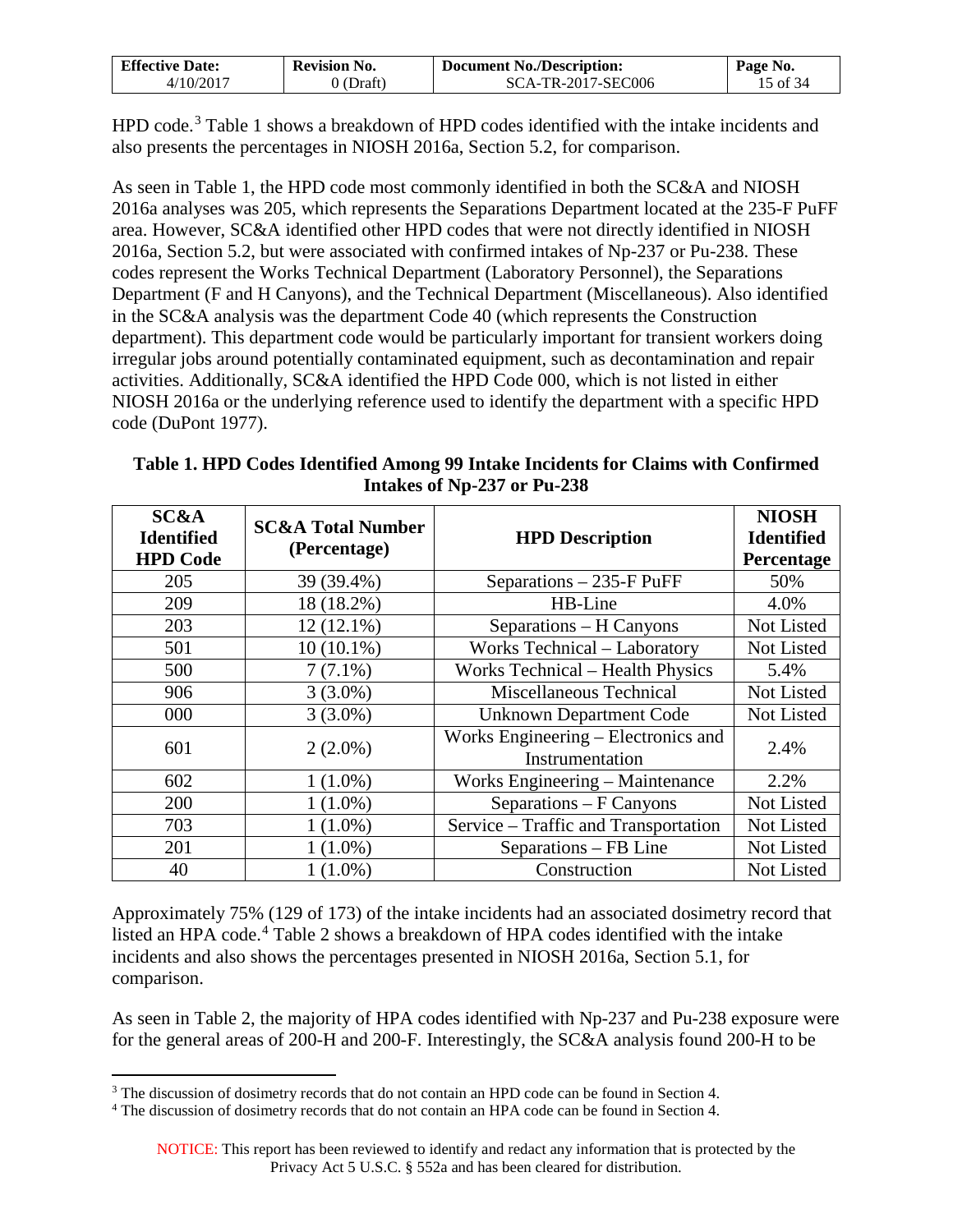| <b>Effective Date:</b> | <b>Revision No.</b> | <b>Document No./Description:</b> | Page No. |
|------------------------|---------------------|----------------------------------|----------|
| 4/10/2017              | 0 (Draft)           | SCA-TR-2017-SEC006               | 16 of 34 |

the most frequently identified code (60.5% of the total), with codes associated with 200-F showing the next highest percentage (25.5% of the total). Conversely, the analysis in NIOSH 2016a showed the opposite, with 200-F codes constituting the majority (62%) and 200-H codes observed at the next highest frequency (12%). It is important to note that for at least two cases reviewed, SC&A identified area codes that are reflective of construction and maintenance workers (HPA codes for Carpenters and the South Gate of Central Shops). This demonstrates that there was exposure potential to Np-237 and Pu-238 despite the EE's HPA code not comporting with the locations most commonly associated with the operations of interest.

| <b>SC&amp;A</b><br><b>Identified</b> | <b>SC&amp;A Total</b><br><b>Number</b> | <b>HPA Description</b>                          | <b>NIOSH</b><br><b>Identified</b> |
|--------------------------------------|----------------------------------------|-------------------------------------------------|-----------------------------------|
| <b>HPA Code</b>                      | (Percentage)                           |                                                 | Percentage                        |
| 2A, 2H                               | 78 (60.5%)                             | $200-H$                                         | 12%                               |
| 1A, 2F, 1F                           | 33 (25.6%)                             | 200-F, 200-F Main Gate, 200-F North<br>Entrance | 62%                               |
| 5A                                   | $5(3.9\%)$                             | $773-A$                                         | 8.1%                              |
| 4H                                   | 3(2.3%)                                | 232-234 F                                       | 1.9%                              |
| A03, H02                             | $2(1.6\%)$                             | 703-A (B Wing), 200-H Main Gate                 | Not Listed                        |
| 3M                                   | $2(1.6\%)$                             | $300-M$                                         | 9.2%                              |
| F02, H02,<br>HB2                     | $1(0.8\%)$                             | 200-F Main Gate, 200-H Main Gate,<br>Unknown*   | <b>Not Listed</b>                 |
| H1                                   | $1(0.8\%)$                             | 200 Effluent Treatment Facility**               | Not Listed                        |
| 7A                                   | $1(0.8\%)$                             | South Gate of Central Shops                     | Less than 1%                      |
| 8C                                   | $1(0.8\%)$                             | Carpenters                                      | Not Listed                        |
| F <sub>8</sub>                       | $1(0.8\%)$                             | 235-F Not Construction                          | Not Listed                        |
| F <sub>3</sub>                       | $1(0.8\%)$                             | 241-F Construction                              | Not Listed                        |

### **Table 2. HPA Codes Identified Among 129 Intake Incidents for Claims with Confirmed Intakes of Np-237 or Pu-238**

\*HPA code HB2 is not listed in NIOSH 2014.

\*\*According to NIOSH 2014, this code was no longer in use after 1992; however, the dosimetry record in question was dated January 1995. The designation "200 Effluent Treatment Facility" was in use before 1992.

**Finding 1: Of the 173 documented intakes of Np-237 and Pu-238 identified among the claimant population, 43% had associated dosimetry records that did not identify an HPD code and 25% that did not identify an HPA code.** 

**Observation 3: When HPA and HPD codes were provided in the available external dosimetry records associated with confirmed intakes, the codes showed reasonable agreement with the analyses in Sections 5-1 and 5-2 of NIOSH 2016a. SC&A agrees that, in general, these codes represent the cohort of workers most likely to have been exposed to neptunium. However, the SC&A analysis identified HPD and HPA codes associated with construction trades that are likely important for the assignment of coworker doses despite not being seen as frequently as the HPA and HPD codes typically associated with operations personnel.**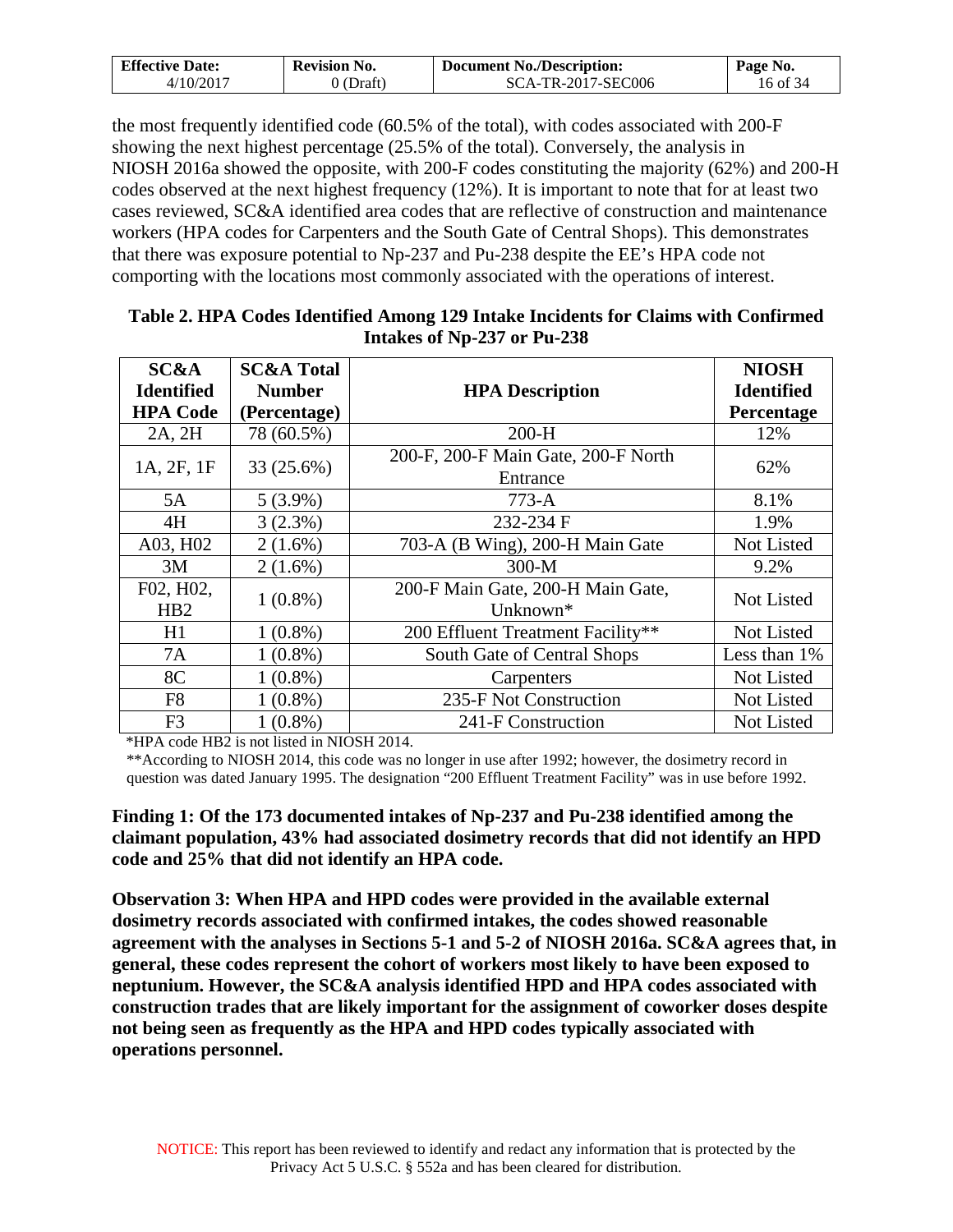| <b>Effective Date:</b> | <b>Revision No.</b> | <b>Document No./Description:</b> | Page No.            |
|------------------------|---------------------|----------------------------------|---------------------|
| 4/10/2017              | 0 (Draft)           | SCA-TR-2017-SEC006               | $17 \text{ of } 34$ |

# <span id="page-16-0"></span>**4.0 OBSERVATIONS CONCERNING SAVANNAH RIVER SITE MONITORING PRACTICES AND AVAILABLE DOE CLAIMANT RECORDS**

To understand and characterize the potential use of HPA and HPD codes to identify neptunium workers for the purpose of administering unmonitored coworker intakes, SC&A analyzed the available monitoring records for the 86 claimants who had confirmed intakes of Np-237 or Pu-238, or both. Specifically, SC&A examined the radiation monitoring records supplied by DOE for these claims to understand the availability and completeness of the HPA and HPD codes found in such records. SC&A made nine observations related to monitoring practices and currently available records contained in the claimant files. These observations and associated discussion are organized by the time periods that generally reflect changes in external monitoring reporting practices and formats. These time periods are as follows:

- January 1959–March 1963 (see Section 4.1)
- April 1963–December 1972 (see Section 4.2)
- January 1973–December 1981 (see Section 4.3)
- January 1982–December 1988 (see Section 4.4)
- January 1989–December 1989 (see Section 4.5)
- January 1990–December 2000 (see Section 4.6)

Section 4.7 provides a general overview and summary of the observed changes in monitoring practices as seen in the reviewed claim files.

## <span id="page-16-1"></span>**4.1 JANUARY 1959–MARCH 1963**

From 1959 through the first quarter of 1963, the dosimetry exchange cycle was on a biweekly basis for all 57 claims with employment during this period. Figure 4 shows an example screenshot of available external dosimetry during this period. It should be noted that the "cycle numbers" shown in Figure 4 are sequential but actually represent 2-week periods, because the total number of cycles in a year was consistently 26. Also of note is that a single HPD code appears to be used to represent a group of cycle exchanges (in this case, cycles 1–6).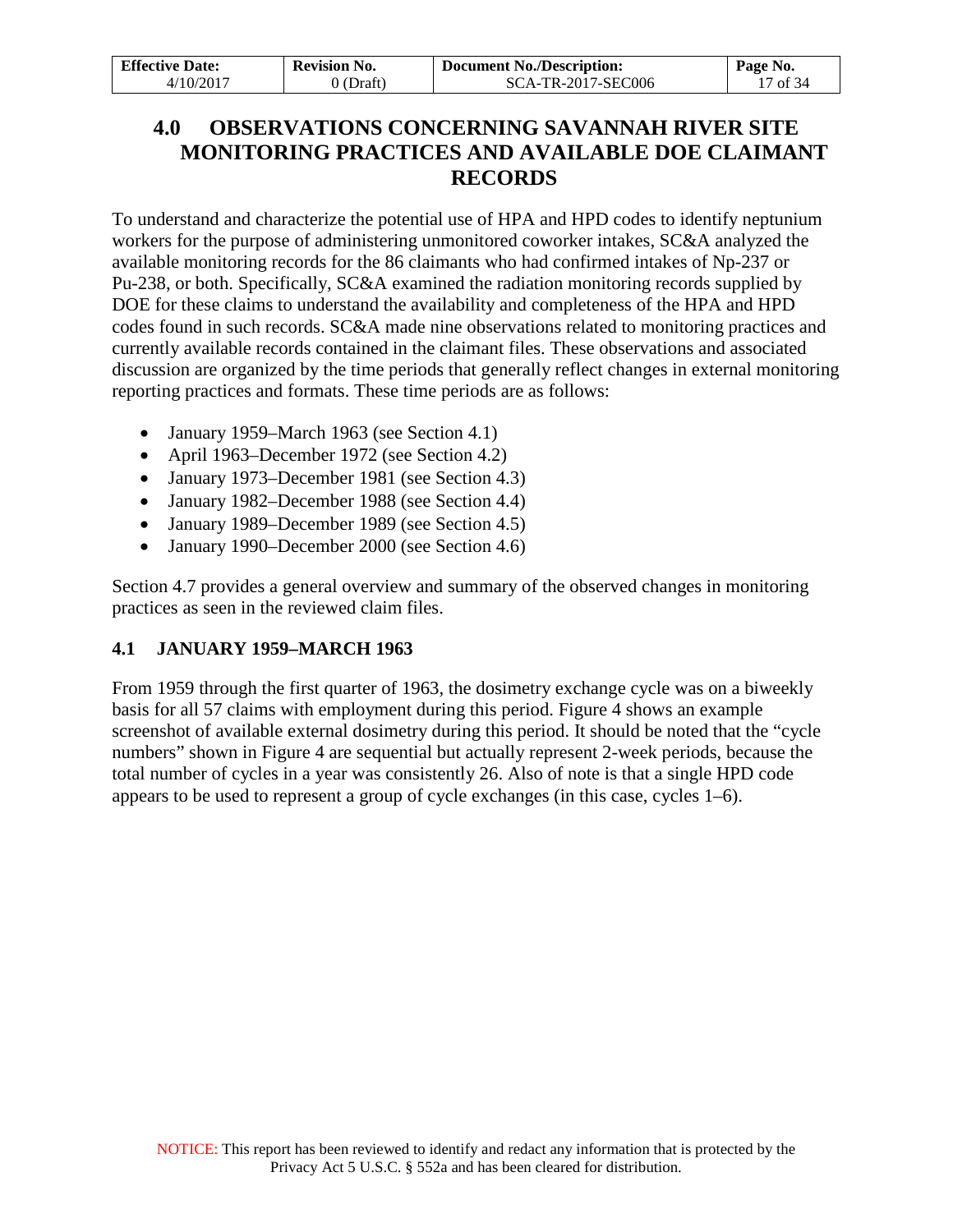| <b>Effective Date:</b>   | <b>Revision No.</b> | <b>Document No./Description:</b> | Page No. |
|--------------------------|---------------------|----------------------------------|----------|
| $4/10/201$ <sup>-7</sup> | (Draft)             | SCA-TR-2017-SEC006               | 18 of 34 |

**Figure 4. Example Screenshot of Dosimetry Records Format in Use from 1959 to March 1963** 



Importantly, SC&A observed instances in which it is documented in the record that the EE was assigned to multiple areas during the same badging cycle (i.e., multiple HPA codes are indicated). This was observed to some extent in more than 80% (46 of 57) of the cases with employment during this period. An example of a badging period containing multiple HPA codes is shown in Figure 5. As seen in Figure 5, the entries for the 17th and 19th cycles have two HPA codes. This characteristic is especially important because it indicates that if monitored workers were in multiple areas during a given cycle, that information is documented in the dosimetry record.

| Figure 5. Example of a Dosimetry Record that Indicates Two Different HPA Codes for the |
|----------------------------------------------------------------------------------------|
| <b>Same Cycle</b>                                                                      |

|                        |              | $\overline{0}$  | $-602$ |            |    |    |
|------------------------|--------------|-----------------|--------|------------|----|----|
| 3 B                    | $\mathbf{2}$ | <b>CONTRACT</b> |        | 2 62 1462  |    | 10 |
| 31                     |              | $2 - 44$        | 6Z     | 1562       |    | 10 |
| 31                     | 2            |                 |        | $-67$ 1662 |    | 15 |
| 3 <sub>0</sub><br>1484 |              | 2.602           | 11A    | 1762       |    | 15 |
| 3 <sub>1</sub>         | 2            |                 | 6 Z    | 1762       |    | 10 |
|                        |              |                 |        | 1862       |    |    |
| 4 8 V 1058             | 2            |                 | 9A     | 1962       | 31 |    |
|                        |              | <b>Control</b>  | 62     | 1962       |    |    |
|                        |              |                 |        |            |    |    |
|                        |              |                 |        |            |    |    |

**Observation 4: For the period from 1959 through March 1963, badges were exchanged on a biweekly frequency. Approximately 80% of the cases examined during this period contained examples in which multiple HPA codes were identified for the same badging**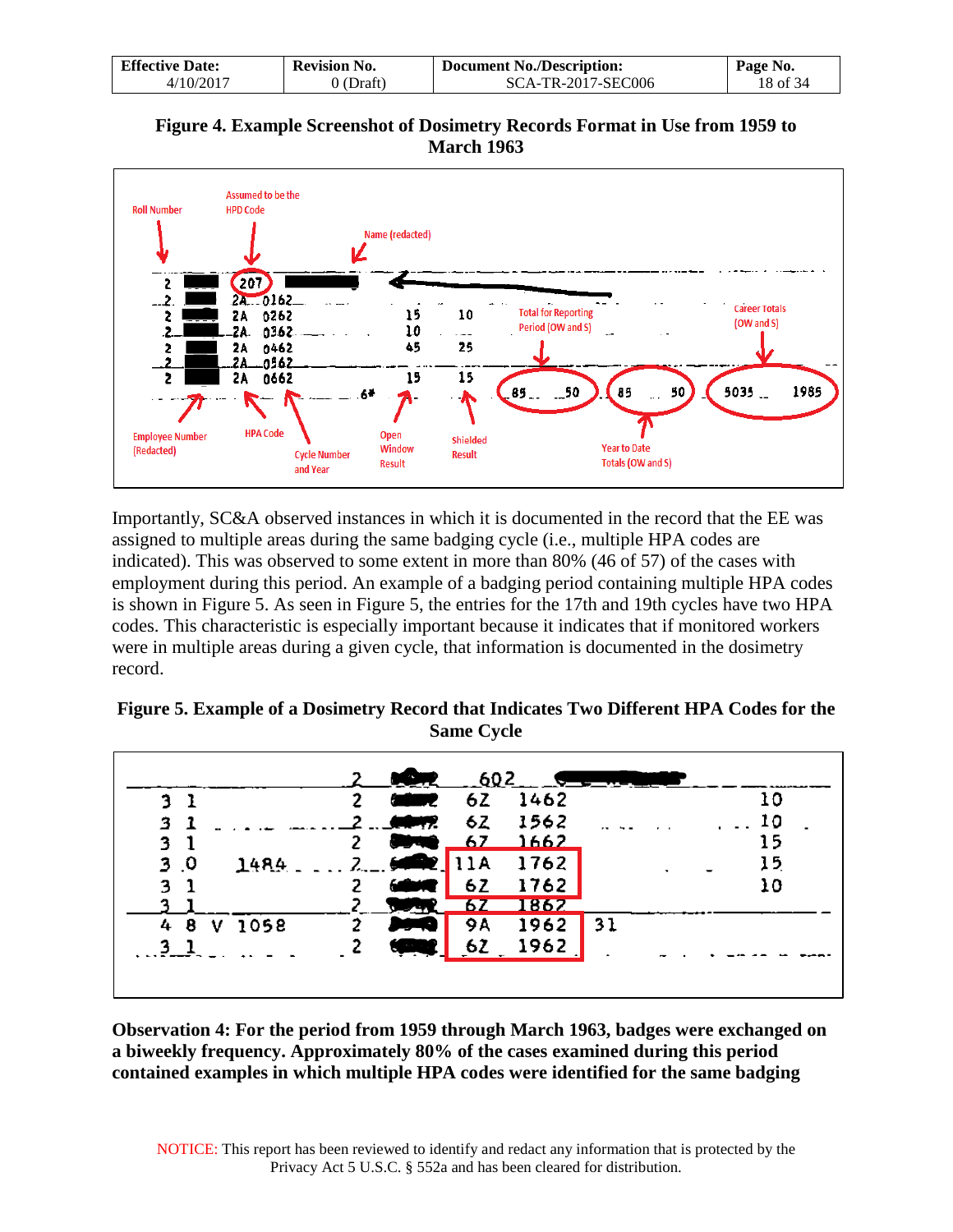| <b>Effective Date:</b> | Revision No. | <b>Document No./Description:</b> | Page No. |
|------------------------|--------------|----------------------------------|----------|
| 4/10/2017              | 0 (Draft)    | SCA-TR-2017-SEC006               | 19 of 34 |

**cycle. This indicates that changes in work area were being tracked by the dosimetry branch and that information is available in the claimant monitoring records supplied by DOE.**

## <span id="page-18-0"></span>**4.2 APRIL 1963–DECEMBER 1972**

Beginning in April 1963 and extending through 1964, dosimeters continue to be exchanged on a biweekly basis, as evidenced by the cycle numbering scheme. However, DOE-supplied monitoring records provide only quarterly summaries of these cycle reports. Beginning in 1965 and extending through 1972, the badging exchange frequency appears to switch to monthly. As was the case for the earlier period, DOE provided only quarterly summary records. An example of the quarterly records available from April 1963 to December 1972 is shown in Figure 6. As seen in Figure 6, the record is identified as a "quarterly" record; however, an individual exposure for the "cycle" is reported in addition to the quarterly total. Each entry represents a single worker and contains an HPA and an HPD code.

Of the 86 claimants identified in the SRS Transuranic Internal Dose Registry, 67 were employed during the period from April 1963 to December 1972. More than 95% of those claims (64 of 67) contained only quarterly exposure summaries in their DOE-supplied monitoring records (the three remaining claims are discussed later in this section). This indicates that, at minimum, any change in singular work location might be noted only on a quarterly basis for these workers.

**Observation 5: Beginning in April 1963 and extending through December 1972, available dosimetry records are reported on a quarterly basis, although dosimeters were exchanged on either a biweekly or monthly basis. Therefore, work location can only be assessed (at a minimum) on a quarterly basis for this period.**

**Figure 6. Example Screenshot of Quarterly Summary Report in the April 1963– December 1972 Period (Names and Employee Numbers Have Been Redacted)**



Unlike dosimetry records from before April 1963, SC&A found no evidence of workers being assigned multiple HPA codes (indicating multiple work areas) for a single badging cycle. Therefore, any variability in work location during a given badging period does not appear to have been tracked by the dosimetry department in the available records. This obviously adds uncertainty in using the available HPA codes for assignment of work area. This is particularly true for transient workers, such as construction and maintenance workers, who may have worked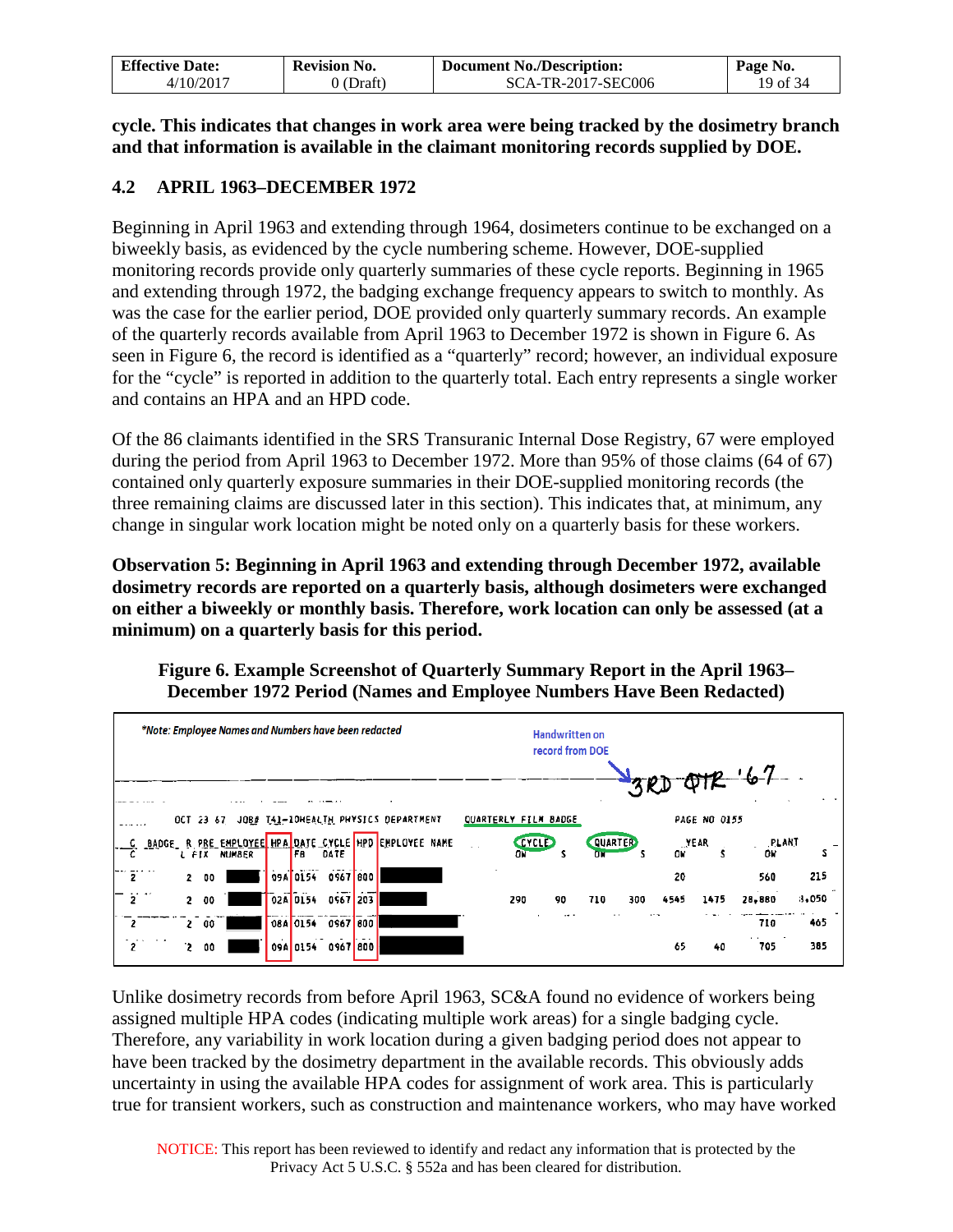| <b>Effective Date:</b>   | <b>Revision No.</b> | <b>Document No./Description:</b> | Page No.   |
|--------------------------|---------------------|----------------------------------|------------|
| $4/10/201$ <sup>-7</sup> | 0 (Draft)           | SCA-TR-2017-SEC006               | $20$ of 34 |

and been exposed in several work areas during a 3-month period but only have one HPA code designated in the available records.

### **Finding 2: During the period from April 1963 to December 1972, SC&A found no evidence that multiple HPA codes were being assigned during a given badging cycle, which would allow for identifying worker movements among different areas. Unlike the previous period, it does not appear that the dosimetry department was using the HPA codes to track all worker movements during a given badging cycle.**

Table 3 describes the three claims that did not have quarterly dosimetry throughout this period. As seen in Table 3, the first claim had quarterly dosimetry reports except for 1972, in which individual monthly cycles were reported. However, the monthly cycles were contained on a single sheet and no HPA or HPD codes were present for identifying a work area. The other two claims did not have dosimetry cycle information before 1973, although annual summaries indicate positive exposures during these years. It should be noted that NIOSH has independently identified select quarterly reports for these two individuals from 1967 to 1970 through their own research.<sup>[5](#page-19-0)</sup> Therefore, the quarterly reports may be available but were simply not included in the DOE-supplied monitoring records.

 $\overline{a}$ 

<span id="page-19-0"></span><sup>&</sup>lt;sup>5</sup> This process is known to SC&A as "hotlinking," in which NIOSH provides documents, reports, and other records with the claimant's name that have been uncovered through unrelated site research.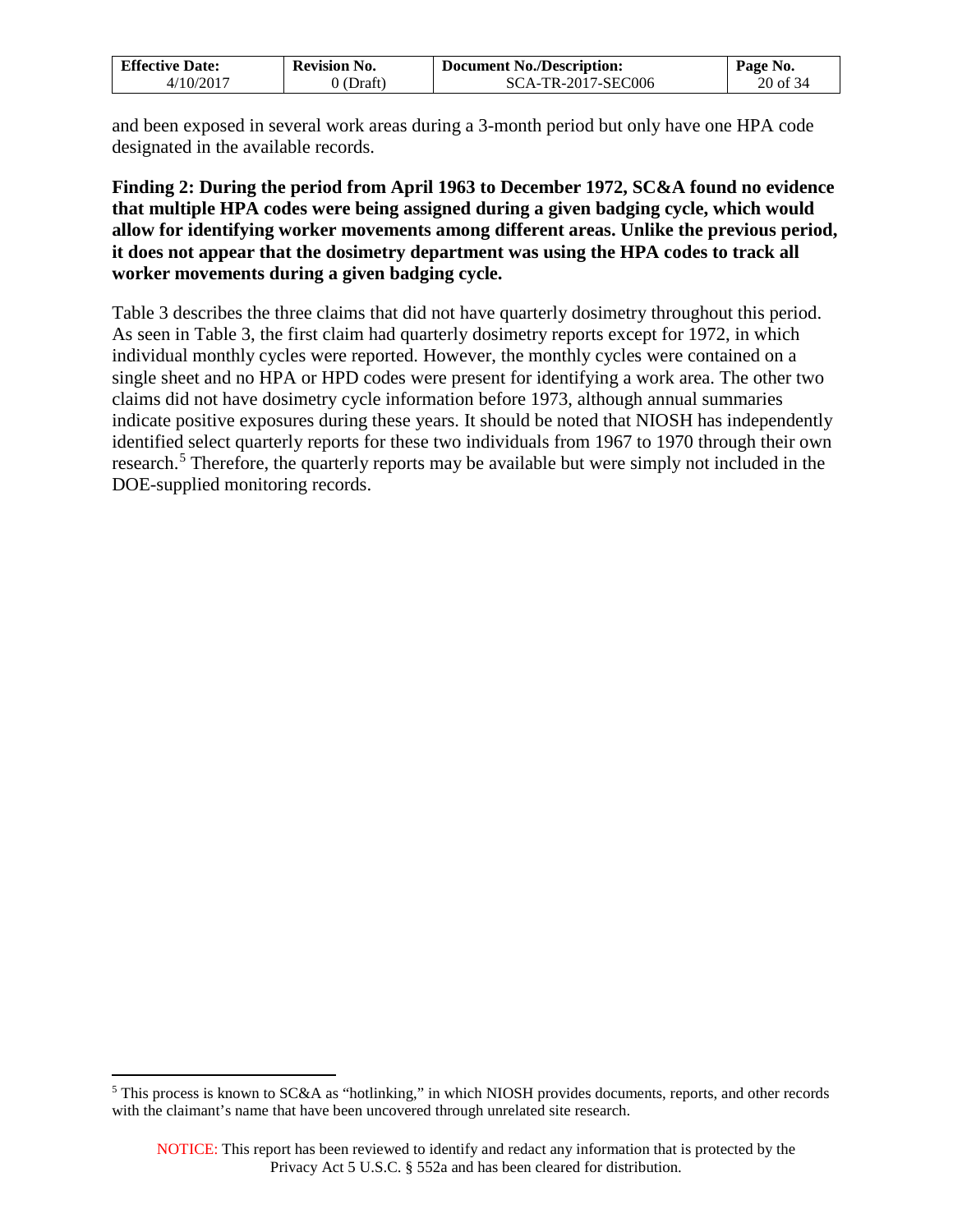| <b>Effective Date:</b> | <b>Revision No.</b> | <b>Document No./Description:</b> | Page No. |
|------------------------|---------------------|----------------------------------|----------|
| /10/2011               | Draft)              | SCA-TR-2017-SEC006               | 21 of 34 |

## **Table 3. Three Reviewed Cases That Have Covered Employment but no Quarterly Exposure Records (April 1963–December 1972)**

| <b>NOCTS</b><br>Claim# | <b>Employment</b> | <b>Job Title</b> | <b>Comments</b>                                                                                                                                                                                                                                                                                                                                                                                                                                                                                                                                                    |
|------------------------|-------------------|------------------|--------------------------------------------------------------------------------------------------------------------------------------------------------------------------------------------------------------------------------------------------------------------------------------------------------------------------------------------------------------------------------------------------------------------------------------------------------------------------------------------------------------------------------------------------------------------|
|                        | $/1954-$<br>/1991 | Mechanic<br>and  | For 1972, dosimetry results for all 12 individual monthly<br>cycles are provided on a single sheet of paper. However,<br>HPA and HPD codes are not included on this 1972 report.<br>Quarterly reports are available for remaining monitoring<br>years during the period of interest.                                                                                                                                                                                                                                                                               |
|                        | $/1952-$<br>/1986 | Construction     | No external dosimetry cycle records (monthly or quarterly)<br>are available before 1973. Annual exposure summaries<br>indicate positive external dose was accrued each year from<br>1956 to 1972. However, annual summaries do not contain<br>HPA or HPD codes that would allow for worker<br>placement. It should be noted that NIOSH has identified<br>quarterly reports for this EE for select quarters from 1967<br>to 1970; therefore, the missing dosimetry records for this<br>individual may be available.                                                 |
|                        | /1954–<br>71996   | Lab Tech         | Aside from a handful of visitor badges in the 1960s, the EE<br>does not have any regular dosimetry records (individual<br>cycles or quarterly summaries) until 1973. Annual<br>exposure summaries indicate positive doses were accrued<br>every year from 1955 to 1972 except for 1958. However,<br>annual summaries do not contain HPA or HPD codes. It<br>should be noted that NIOSH has identified quarterly<br>reports for this EE for select quarters from 1967 to 1970;<br>therefore, the missing dosimetry records for this individual<br>may be available. |

**Observation 6: SC&A identified two cases in which no quarterly exposure reports were available from April 1963 to December 1972; however, annual exposure summaries indicate that positive doses were accrued during this timeframe. Through a process known as "hot-linking," NIOSH has identified selected quarterly reports for these two individuals in the years 1967 to 1970. Therefore, the dosimetry records may not be missing; however, they are currently unavailable in the DOE-supplied records.**

 $SC&A$  notes that for many cases during the period of interest ( $\sim 64\%$ ), a quarterly report was available for each relevant monitoring quarter. However, for 23 of 64 (~36%), at least some of the quarterly reports appear to be missing from their available dosimetry files. For most of these claims with incomplete records  $(\sim 70\%)$ , it is evident that DOE did not supply records for quarters with no accrued external dose. Examination of the remaining cases with incomplete data indicates the missing reports reflected positive exposures.

## **Finding 3: Several reviewed claims had incomplete quarterly dosimetry records (i.e., a summary report was not supplied for each relevant quarter). For many of those cases, it appears that quarterly reports that reflected no positively accrued dose were omitted by**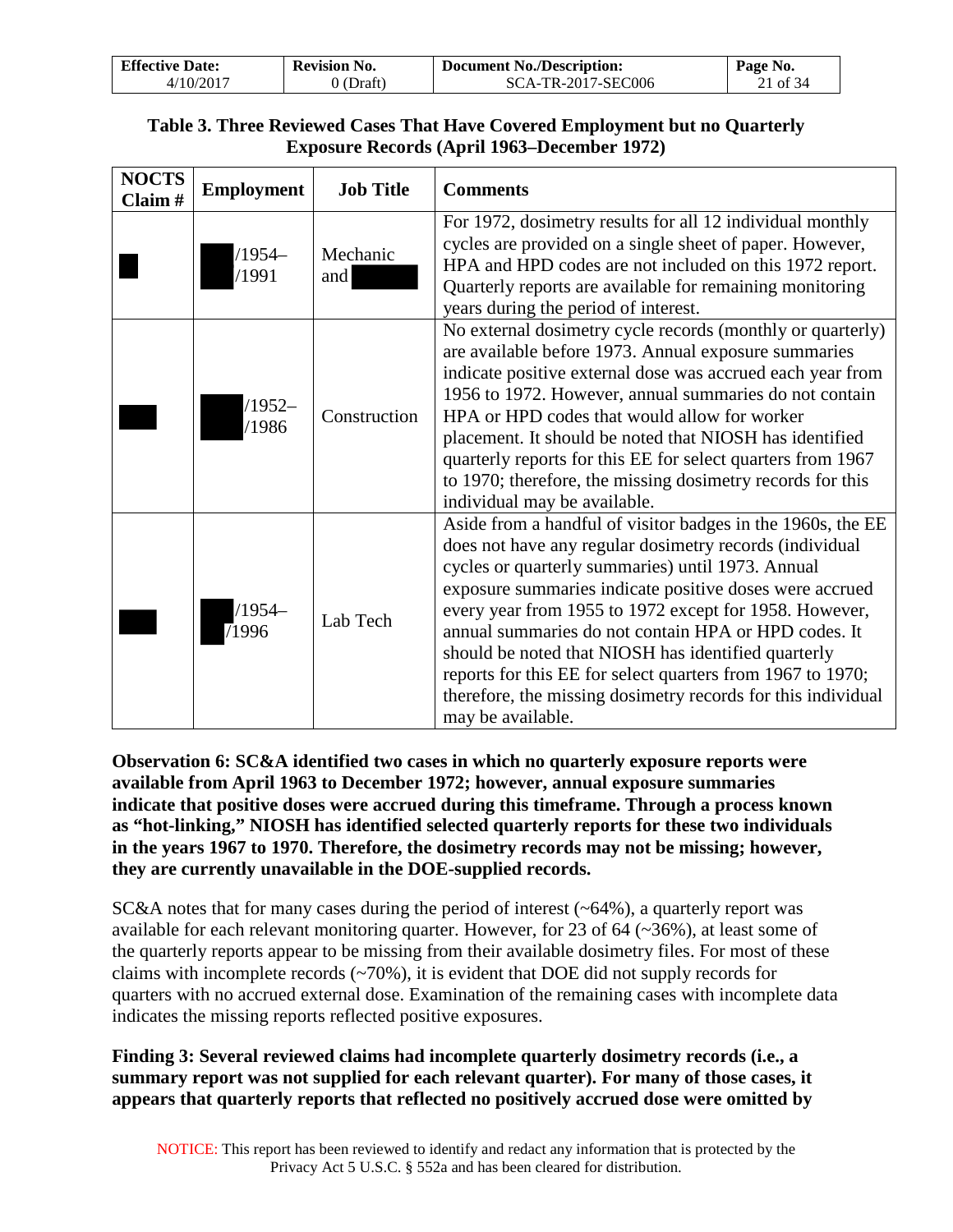| <b>Effective Date:</b>   | <b>Revision No.</b> | <b>Document No./Description:</b> | Page No. |
|--------------------------|---------------------|----------------------------------|----------|
| $4/10/201$ <sup>-7</sup> | (Draft)             | SCA-TR-2017-SEC006               | 22 of 34 |

**DOE. In other cases, however, missing quarterly reports are representative of positive exposure periods, as evidenced by comparison with annual totals.** 

## <span id="page-21-0"></span>**4.3 JANUARY 1973–DECEMBER 1981**

Beginning in 1973, the dose of record supplied by DOE comes from the Health Physics Radiological Exposure Database (HPRED). Overall, 78 claimants reviewed had covered employment during this period. Similar to the previous period, it appears dosimeters were exchanged on a monthly basis. Figure 7 shows an example of one such record from HPRED. As seen in Figure 7, the sections of the record where the area is to be specified for each cycle are blank. Additionally, no HPD codes are present in this reporting format.

In some reviewed cases, individual monthly cycle reports or quarterly reports, or both, were supplied in addition to the HPRED entries. However, more than 97% of the reviewed cases from this period (76 of 78 cases) had at least some dosimeter cycles with no area specified and no individual cycle report to supplement with work area information.

**Finding 4: External dosimetry cycle data extracted from HPRED for the years 1973–1981 do not contain an area designation (HPA code) or indications of the department (HPD code). Some claims reviewed contained limited individual cycle reports that can be used to supplement the HPRED data. However, 97% of the reviewed claims had at least some dosimetry cycles during which no work area could be determined.**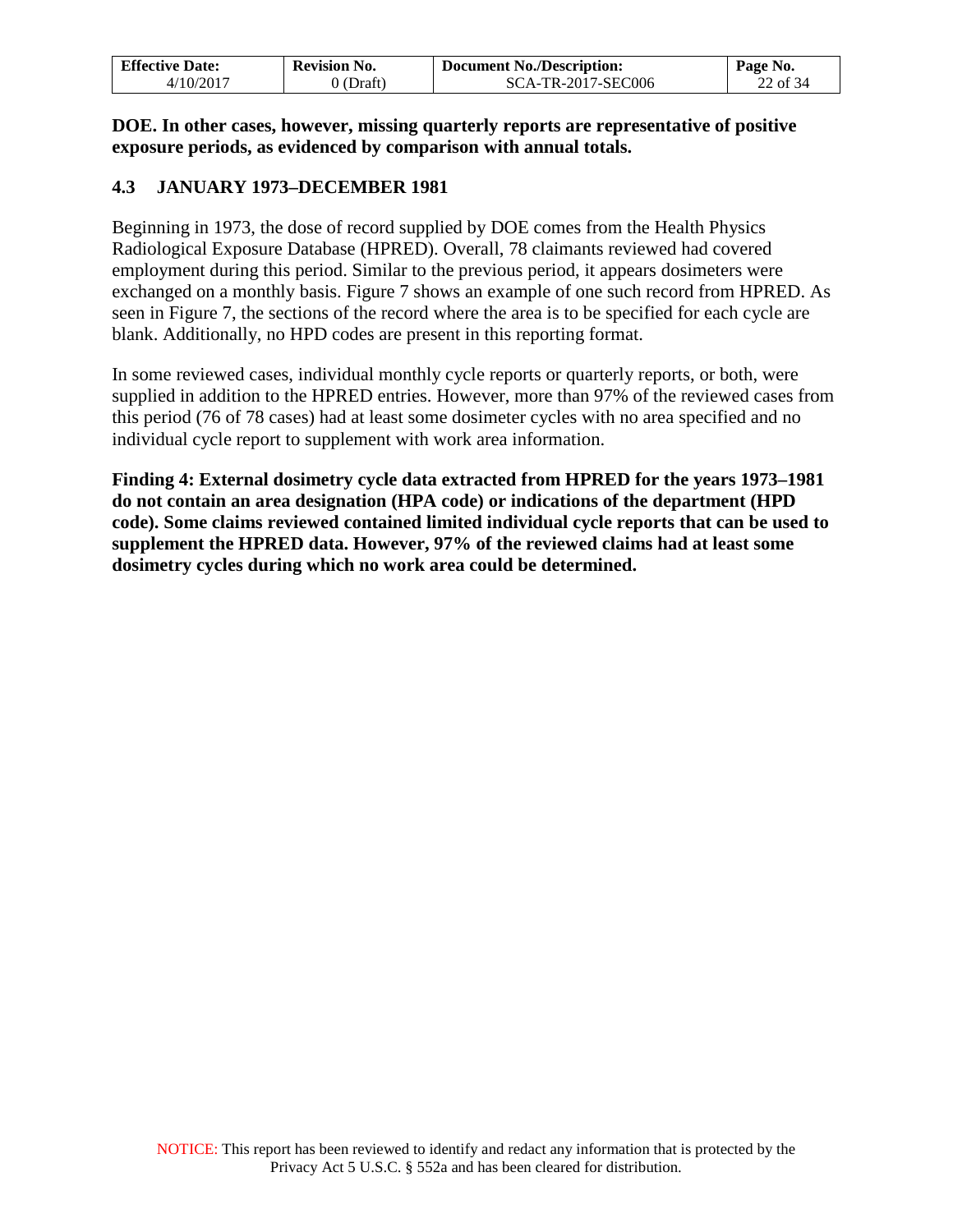| <b>Effective Date:</b>  | <b>Revision No.</b> | <b>Document No./Description:</b> | Page No. |
|-------------------------|---------------------|----------------------------------|----------|
| $4/10/201$ <sup>-</sup> | $0$ (Draft)         | SCA-TR-2017-SEC006               | 23 of 34 |

| Figure 7. Screenshot of Dosimetry Records from HPRED for the Years 1976, 1977, |
|--------------------------------------------------------------------------------|
| and 1979                                                                       |

| Year = $1976$<br>Dosimeter ID<br><u>Area</u> | (mrem)<br><u>Cycle</u><br>Deep<br>03<br>0<br>04<br>20<br>5<br>5<br>07<br>09<br>5<br>10<br>$\overline{35}$<br>$total =$             | Shallow (mrem)<br>10<br>20<br>5<br>5<br>5<br>$\overline{45}$ |
|----------------------------------------------|------------------------------------------------------------------------------------------------------------------------------------|--------------------------------------------------------------|
| Year = $1977$<br>Dosimeter ID<br><u>Area</u> | Deep (mrem)<br><u>Cycle</u><br>01<br>0<br>5<br>$0\,8$<br>5<br>12<br>$\overline{10}$<br>$total =$                                   | Shallow (mrem)<br>5<br>5<br>5<br>$\overline{15}$             |
| Year = $1979$<br>Dosimeter ID<br>Area        | (mrem)<br>Cycle<br>Deep<br>$\overline{03}$<br>$\overline{15}$<br>04<br>15<br>35<br>10<br>11<br>80<br>12<br>210<br>355<br>$total =$ | Shallow (mrem)<br>15<br>15<br>55<br>135<br>230<br>450        |

In addition, it was observed that dosimetry data from HPRED did not include a cycle entry for every month of a given year. For example, in Figure 7, only January, August, and December dosimetry cycles are reported for the year 1977. This does not appear to indicate that the EE was not being monitored during the missing badge cycle; rather, it appears that only badging cycles with positive results for deep and/or shallow dose were reported by HPRED in available records. Overall, only 11 of 78 workers (~14%) had a dosimetry cycle entry for each possible monthly badging cycle during their employment. All badging cycles for these 14 workers reported positive exposures.

SC&A compared the number of available badging cycle records against the number of potential badging cycles based on the covered employment for each reviewed claimant. For example, the worker's records shown in Figure 7 indicate five dosimetry cycles in 1976. If the worker was employed for all of 1976, then the expected number of badging cycles would be 12. Therefore, 5/12 (or ~42%) of the worker's expected dosimetry cycle records were contained in the available records.

During the period of interest, the average percentage of expected dosimetry cycle reports per worker that were in the workers' monitoring files was 73% (i.e., reviewed workers had, on average, 73% of their expected dosimetry records in their files). The median percentage is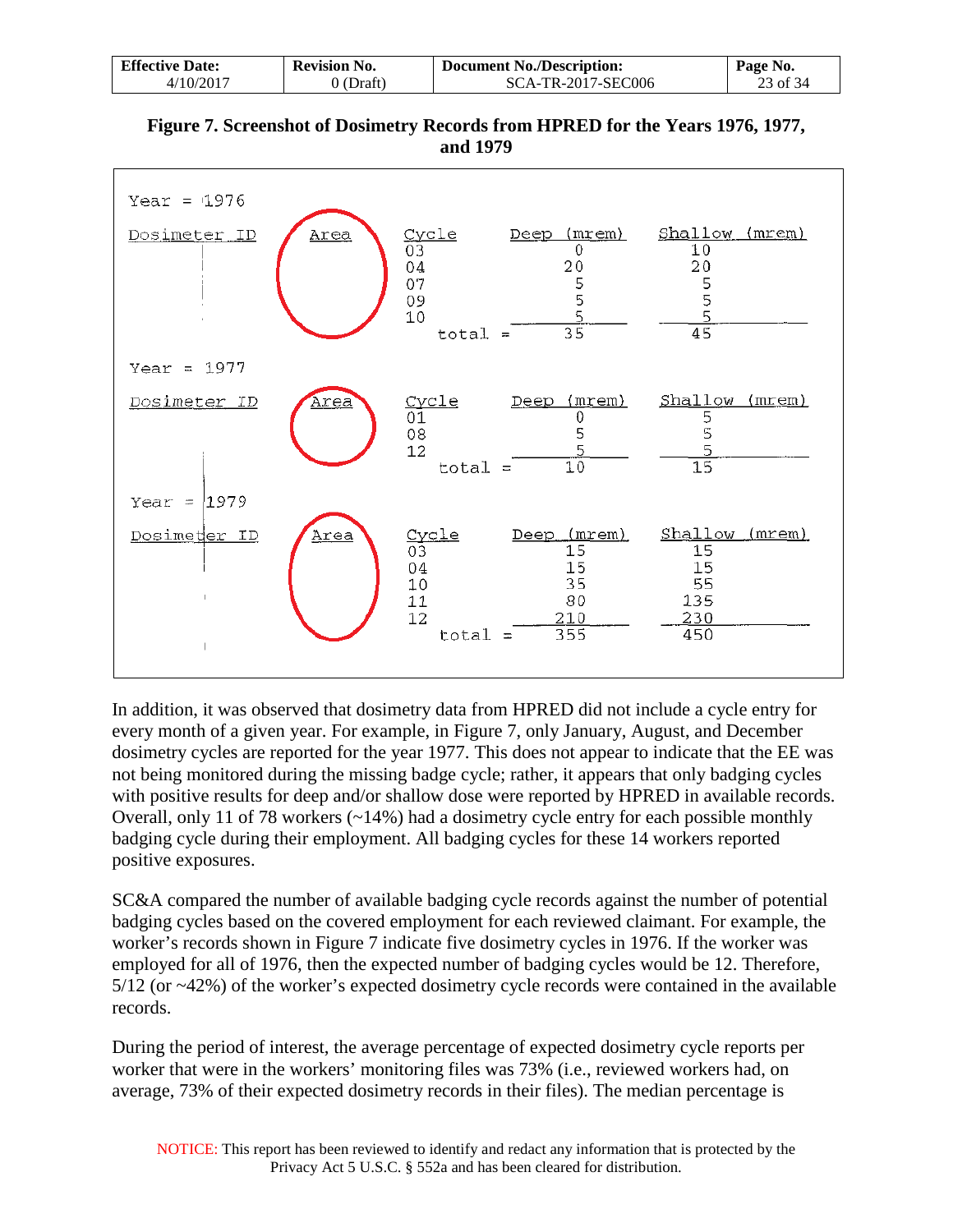| <b>Effective Date:</b> | <b>Revision No.</b> | <b>Document No./Description:</b> | Page No. |
|------------------------|---------------------|----------------------------------|----------|
| /10/201′               | Draft               | <b>SCA-TR-2017-SEC006</b>        | 24 of 34 |

slightly higher, at approximately 81%. Figure 8 shows the rank-ordered percentage of available dosimetry cycle reports for each of the 78 claims reviewed.

SC&A recognizes that the issue of missing dosimetry cycles in which no dose was accrued is somewhat mitigated because neptunium work generally involves relatively high external exposure potential. However, work that was short term, such as maintenance and construction activities, may still have involved intake potential without correspondingly high dosimeter results.

**Finding 5: From 1973 to 1981, the primary external dosimetry record format is from HPRED. SC&A observed that some dosimetry cycles appeared to be missing for this period. Based on a review of the 78 claimant monitoring records with employment during this period, it is apparent that dosimetry cycles without a positive external dose recorded are not reported by HPRED. Only 14% of the reviewed claims had dosimetry cycle reports for each relevant monitoring cycle. For these claims, every dosimetry entry for these workers contained a positive result.**

**Figure 8. Rank Order of the Percentage of Available Dosimetry Cycle Records for 78 Reviewed Claimants (1973–1981)** 

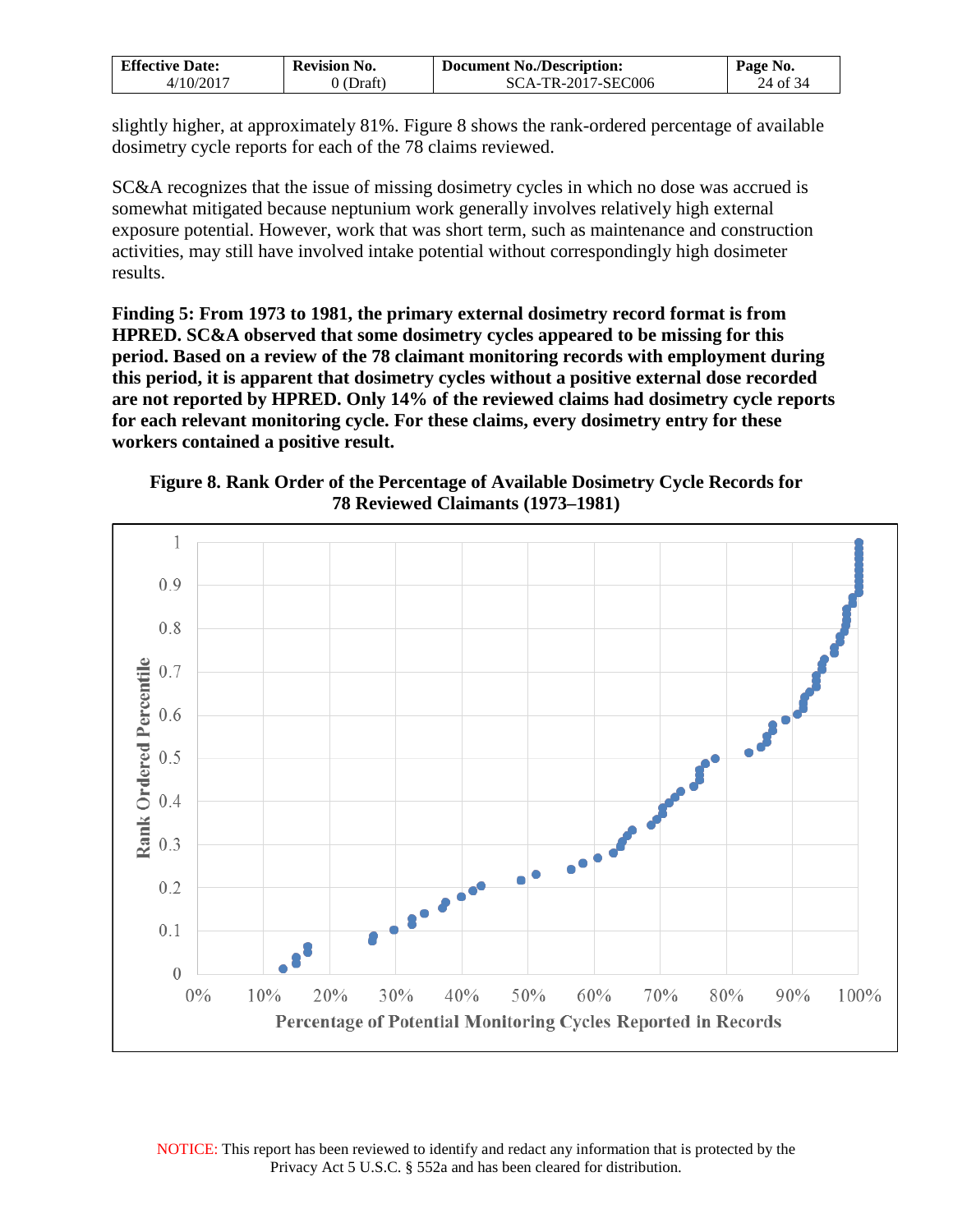| <b>Effective Date:</b>   | <b>Revision No.</b> | <b>Document No./Description:</b> | Page No. |
|--------------------------|---------------------|----------------------------------|----------|
| $4/10/201$ <sup>-1</sup> | Draft)              | SCA-TR-2017-SEC006               | 25 of 34 |

Finally, SC&A did not observe any evidence of multiple HPA codes being assigned for the same dosimetry cycle. This was consistent with both the earlier period (April 1963–December 1972; see Section 4.2) and the period after (January 1982–June 1989; see Section 4.4).

**Finding 6: For the period from January 1973 to December 1981, SC&A found no evidence that multiple HPA codes were being assigned during a given badging cycle that would allow for identifying worker movement among different work areas. Unlike the previous period, it does not appear the dosimetry department was using the HPA codes to track all worker movements during a given badging cycle.**

## <span id="page-24-0"></span>**4.4 JANUARY 1982–DECEMBER 1988**

The same general record format utilizing HPRED was used for the period of 1982–1988 as was used for the previous period (1973–1981), with the notable difference that the area code is specified for all listed dosimetry cycles (see Figure 9).

**Observation 7: Beginning in January 1982 and ending in December 1988, all listed HPRED dose entries contain an associated area (HPA) code. No HPD codes were identified in the HPRED dosimetry records.**

### **Figure 9. Screenshot of HPRED Dosimetry Record from 1981 and 1982 Showing the Transition from Not Reporting the Area (1981) to Reporting the Area (1982)**



NOTICE: This report has been reviewed to identify and redact any information that is protected by the Privacy Act 5 U.S.C. § 552a and has been cleared for distribution.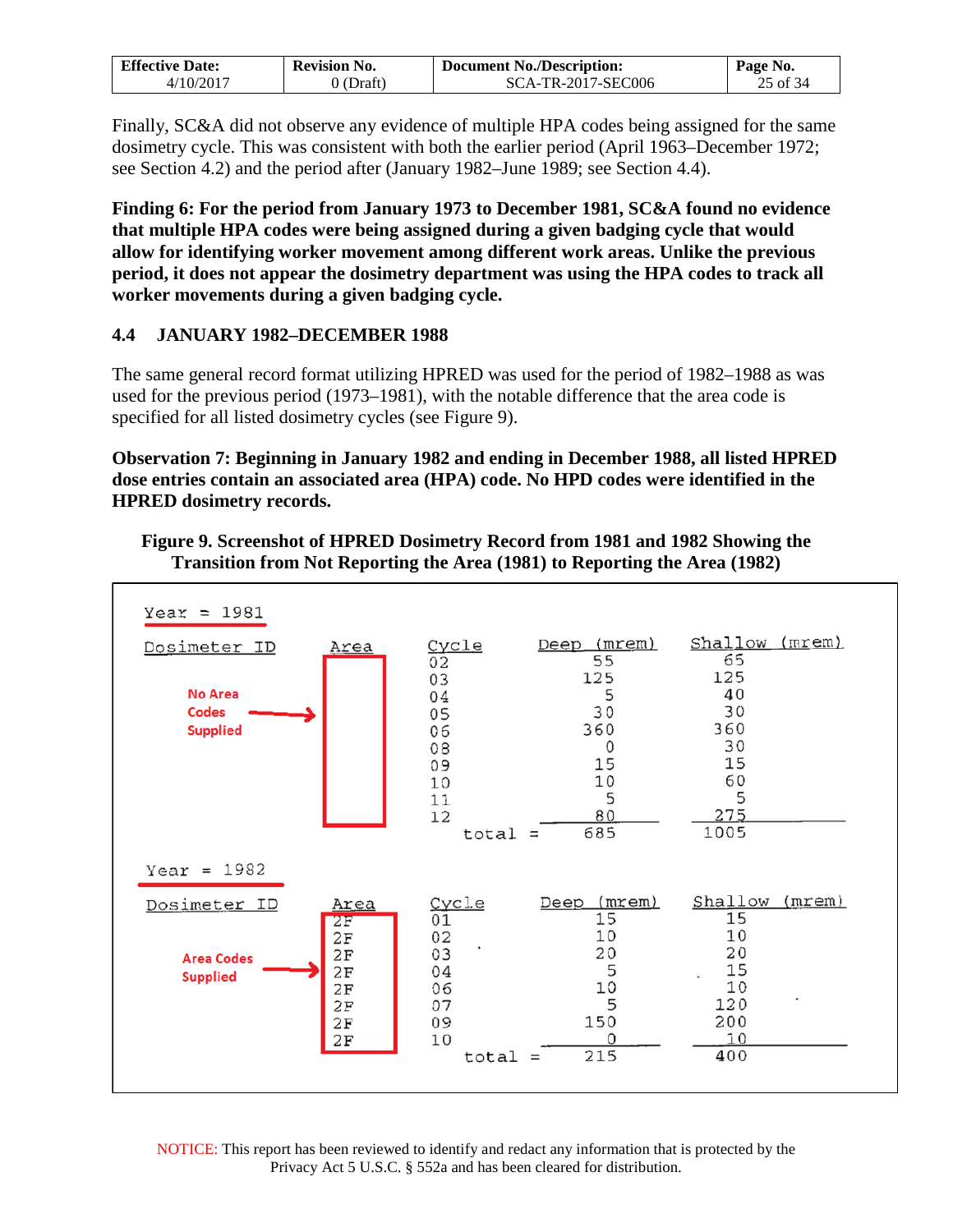| <b>Effective Date:</b>   | <b>Revision No.</b> | <b>Document No./Description:</b> | Page No. |
|--------------------------|---------------------|----------------------------------|----------|
| $4/10/201$ <sup>-7</sup> | Draft.              | SCA-TR-2017-SEC006               | 26 of 34 |

Finding 5 from Section 4.3 is also relevant to the records from 1982 to 1988. Specifically, SC&A observed apparent gaps in the reported cycle dosimetry reports supplied for the reviewed claimants during this period. Only 4 of the 77 workers (~5%) from the period of interest had a complete set of dosimetry cycle reports during their relevant employment. The records for all four of these individuals showed a positive entry for every monthly dosimetry cycle. Similar to Finding 5, the missing cycles for the remaining workers appear to be for months in which no external dose was accrued.

Similar to the analysis in Section 4.3, SC&A compared the number of reported dosimetry cycles to the number expected based on the EE's employment. For the average worker, approximately 46% of the expected monitoring cycles were included as entries in the EE's dosimetry file (median percentage 39%). Figure 10 shows a rank order of each of the reviewed claimants by the percentage of expected dosimetry cycles that were actually reported in the individual's monitoring record.

**Figure 10. Rank Order of the Percentage of Available Dosimetry Cycle Records for 77 Reviewed Claimants (1982–1988)** 



**Finding 7: For 1982 to 1988, the primary external dosimetry record format is from HPRED. SC&A observed that some dosimetry cycles appeared to be missing during the period. Based on a review of the 77 claimant monitoring records with employment during this period, it appears that dosimetry cycles without a positive external dose recorded are**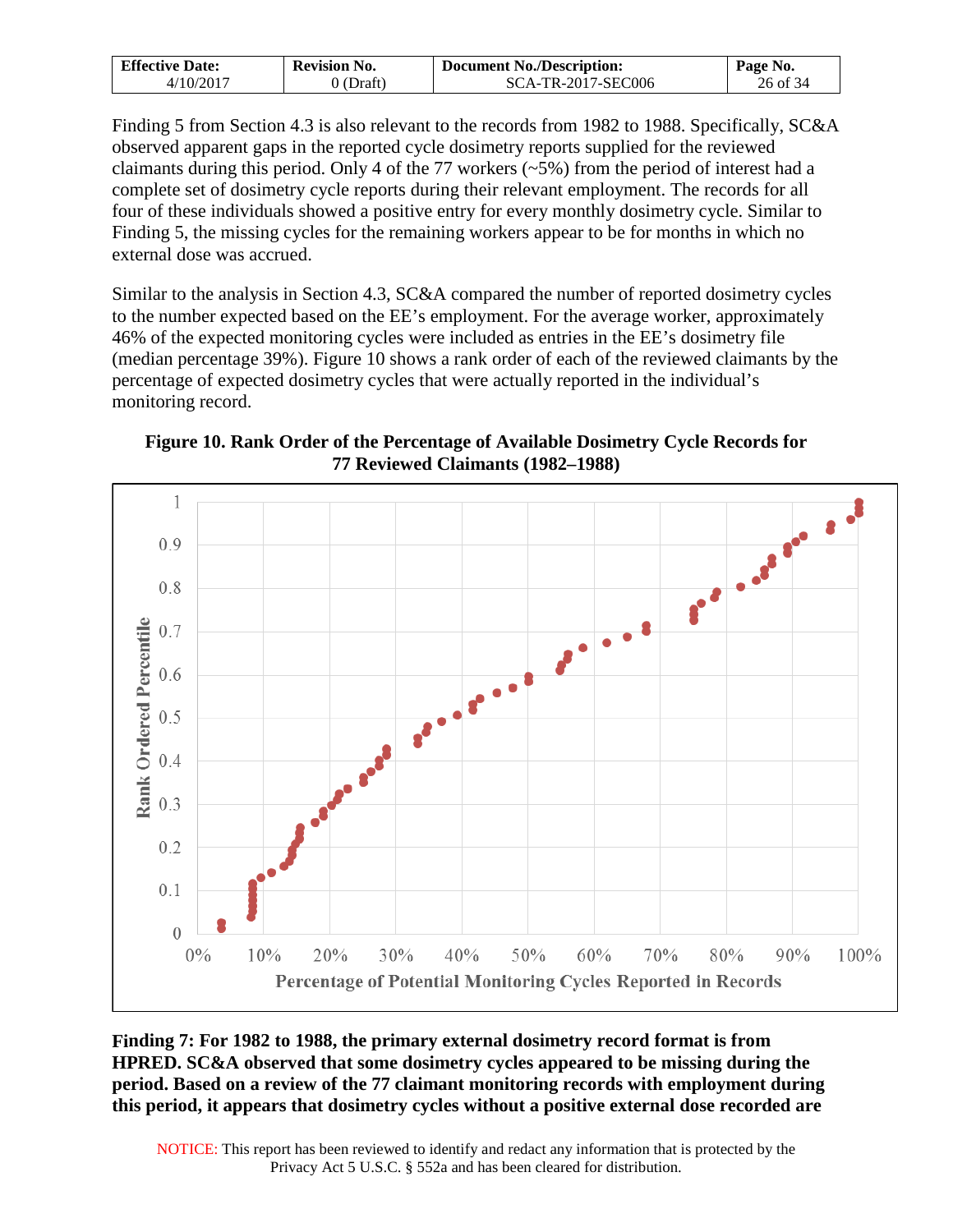| <b>Effective Date:</b> | <b>Revision No.</b> | <b>Document No./Description:</b> | Page No. |
|------------------------|---------------------|----------------------------------|----------|
| 4/10/2017              | 0 (Draft)           | SCA-TR-2017-SEC006               | 27 of 34 |

**not reported by HPRED. Only 5% of the reviewed claims had dosimetry cycle reports for each relevant monitoring period, and every dosimetry entry for these workers contained a positive result.**

Finding 6 from Section 4.3 is also relevant to the records from 1982 to 1988. SC&A did not observe any instances in which multiple area codes were listed for the same dosimetry cycle. This is consistent with the two prior evaluated periods: April 1963 to December 1972 and January 1973 to December 1981.

**Finding 8: For the period from January 1982 to December 1988, SC&A found no evidence that multiple HPA codes were being assigned during a given badging cycle, which would allow for identifying worker movement among different work areas. It is apparent that the dosimetry department was not using the HPA codes to track worker movements during a given badging cycle.** 

### <span id="page-26-0"></span>**4.5 JANUARY 1989–DECEMBER 1989**

Available dose records beginning in 1989 also utilize HPRED, as was done from 1973 to 1988. Somewhat uncharacteristically, there were no reported dosimetry cycles in 1989 until April, and no HPA codes were used until July. The year 1989 appears to be a transition year for recordkeeping practices, including the practice of reporting of zero dose cycles. In addition, the practice of reporting multiple HPA codes for the same dosimetry cycle was observed beginning in 1989. Figures 11 and 12 show two 1989 dose records that illustrate these changes.



## **Figure 11. Screenshot of 1989 Dosimetry Record (1 of 2)**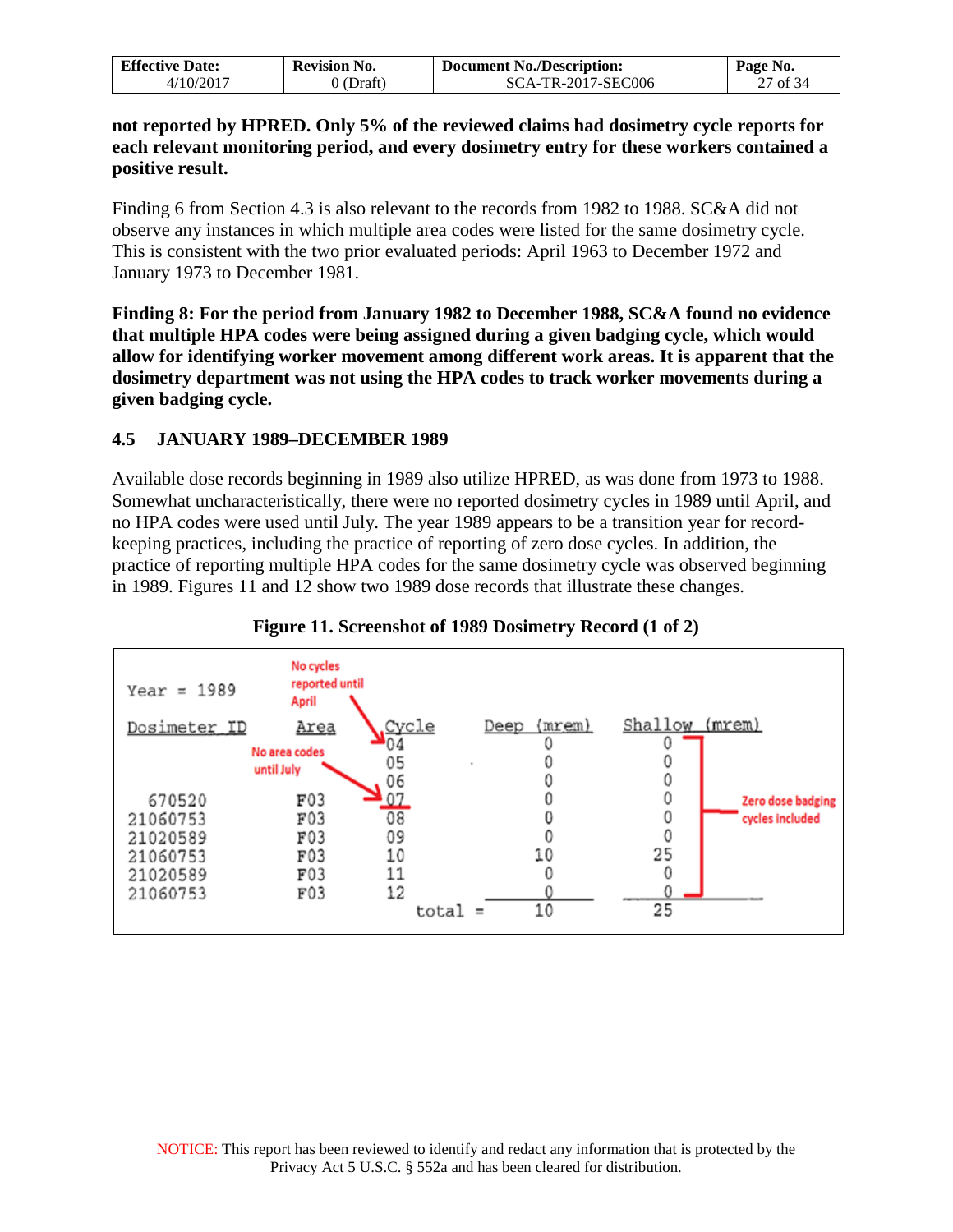| <b>Effective Date:</b>   | <b>Revision No.</b> | <b>Document No./Description:</b> | Page No. |
|--------------------------|---------------------|----------------------------------|----------|
| $4/10/201$ <sup>-7</sup> | $\Omega$ (Draft)    | SCA-TR-2017-SEC006               | 28 of 34 |

| $Year = 1989$              |             |                    |                       |                   |
|----------------------------|-------------|--------------------|-----------------------|-------------------|
| Dosimeter ID               | <u>Area</u> | <u>Cycle</u><br>04 | (mrem)<br><u>Deep</u> | Shallow<br>(mrem) |
|                            |             | <u>04</u>          |                       |                   |
|                            |             | 05                 |                       |                   |
| <b>Multiple Area Codes</b> |             | <u>05</u>          |                       |                   |
| for Cycle 07               |             | 06                 |                       |                   |
|                            |             | 06                 |                       |                   |
| 471886                     | F05         | 07                 |                       |                   |
| 8837                       | F06         | 07                 |                       |                   |
| 21061544                   | F06         | 08                 |                       |                   |
| 21015883                   | F06         | 09                 | 5                     |                   |
| 21061544                   | F06         | 10                 |                       |                   |
| 21015883                   | F06         | 11                 |                       |                   |
| 21061544                   | F01         | 12                 |                       |                   |
|                            |             | total              | 10<br>$\equiv$        | 15                |
|                            |             |                    |                       |                   |

### **Figure 12. Screenshot of 1989 Dosimetry Record (2 of 2)**

**Observation 8: Dosimetry record keeping appears to go through a transition in 1989. Dosimetry cycles generally were not reported in HPRED until April of that year, and HPA codes are not included until July. In addition, zero dose cycles were reported and multiple HPA codes can be observed for the same dosimetry cycle.**

### <span id="page-27-0"></span>**4.6 JANUARY 1990–DECEMBER 2000**

As discussed in the previous section, a transition in reporting practices appears to have happened in 1989. Most importantly, multiple HPA codes were being reported for a single badging cycle and zero dose cycles were also reported in the HPRED printouts; this practice continued into the period from 1990 to 2000. Overall, 56 workers were employed during the period from 1990 to 2000, and all but one had external dosimetry. SC&A closely examined the 55 remaining workers with external dosimetry to judge its completeness. In SC&A's estimation, 51 of 55 workers (~93%) had complete dosimetry with no observed temporal gaps. The four workers who appear to have at least some gaps in external dosimetry are described in Table 4.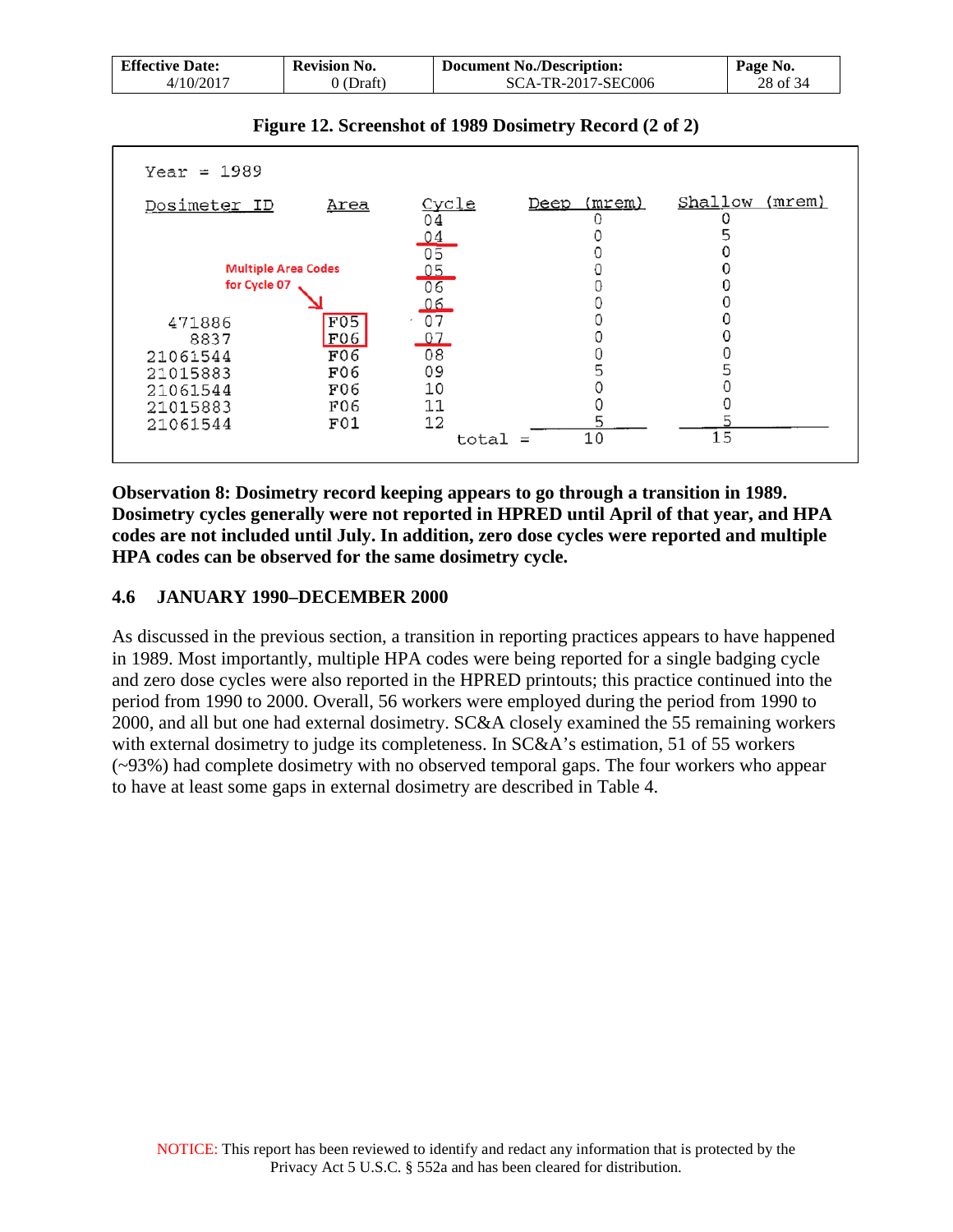| <b>Effective Date:</b> | <b>Revision No.</b> | <b>Document No./Description:</b> | Page No. |
|------------------------|---------------------|----------------------------------|----------|
| 4/10/2017              | 0 (Draft)           | <b>SCA-TR-2017-SEC006</b>        | 29 of 34 |

## **Table 4. Four Reviewed Cases That Appear to Have Gaps in External Dosimetry, 1990– 2000**

| <b>NOCTS</b><br>Claim# | <b>Relevant</b><br><b>Employment</b> | <b>Job Title</b> | <b>Comments</b>                                                                                                                                                                                                                                                                                                                                                                                                                                                                                                                                                                                                                                                                                                                                                                                                                                                         |
|------------------------|--------------------------------------|------------------|-------------------------------------------------------------------------------------------------------------------------------------------------------------------------------------------------------------------------------------------------------------------------------------------------------------------------------------------------------------------------------------------------------------------------------------------------------------------------------------------------------------------------------------------------------------------------------------------------------------------------------------------------------------------------------------------------------------------------------------------------------------------------------------------------------------------------------------------------------------------------|
|                        |                                      |                  | The last observed badging cycle was in September<br>1992. The EE had a routine whole body count in<br>May 1993 and a termination whole body count in<br>August 1993. The EE submitted a tritium bioassay as<br>well as termination bioassay for plutonium and<br>neptunium in August 1993.                                                                                                                                                                                                                                                                                                                                                                                                                                                                                                                                                                              |
|                        | $/1952-$<br>/1993<br>Specialist      |                  | Notably, the EE did not record a positive external<br>dose after September 1990, so the exposure potential<br>may have been very low to nonexistent for the EE<br>during the final year of employment.                                                                                                                                                                                                                                                                                                                                                                                                                                                                                                                                                                                                                                                                  |
|                        |                                      |                  | No additional information was identified in the CATI<br>with the EE or DOL case files relevant to the final<br>year of employment.                                                                                                                                                                                                                                                                                                                                                                                                                                                                                                                                                                                                                                                                                                                                      |
|                        | $1989-$<br>/1995                     | Operator         | The last reported dosimetry cycle was in January<br>1993, but covered employment extends through<br>May 1995. The EE was on a regular tritium bioassay<br>schedule up until May 1995 and<br>dose reported in 1994. The last routine<br>plutonium bioassay was in 1992; however, there<br>were several follow-up bioassays during 1993–1995.<br>The EE had an investigational whole body count in<br>1994<br>and a termination whole body count in May 1995.<br>Both whole body counts indicate the work area as<br>234-H. The CATI with the EE confirms the work<br>locations as 234-H and 235-H during this period.<br>The EE only had one positive dosimetry cycle from<br>January 1990 to January 1993 (10 mrem OW and S<br>in December 1992). So it is possible that the<br>exposure potential for the EE was low enough that<br>external dosimetry was not needed. |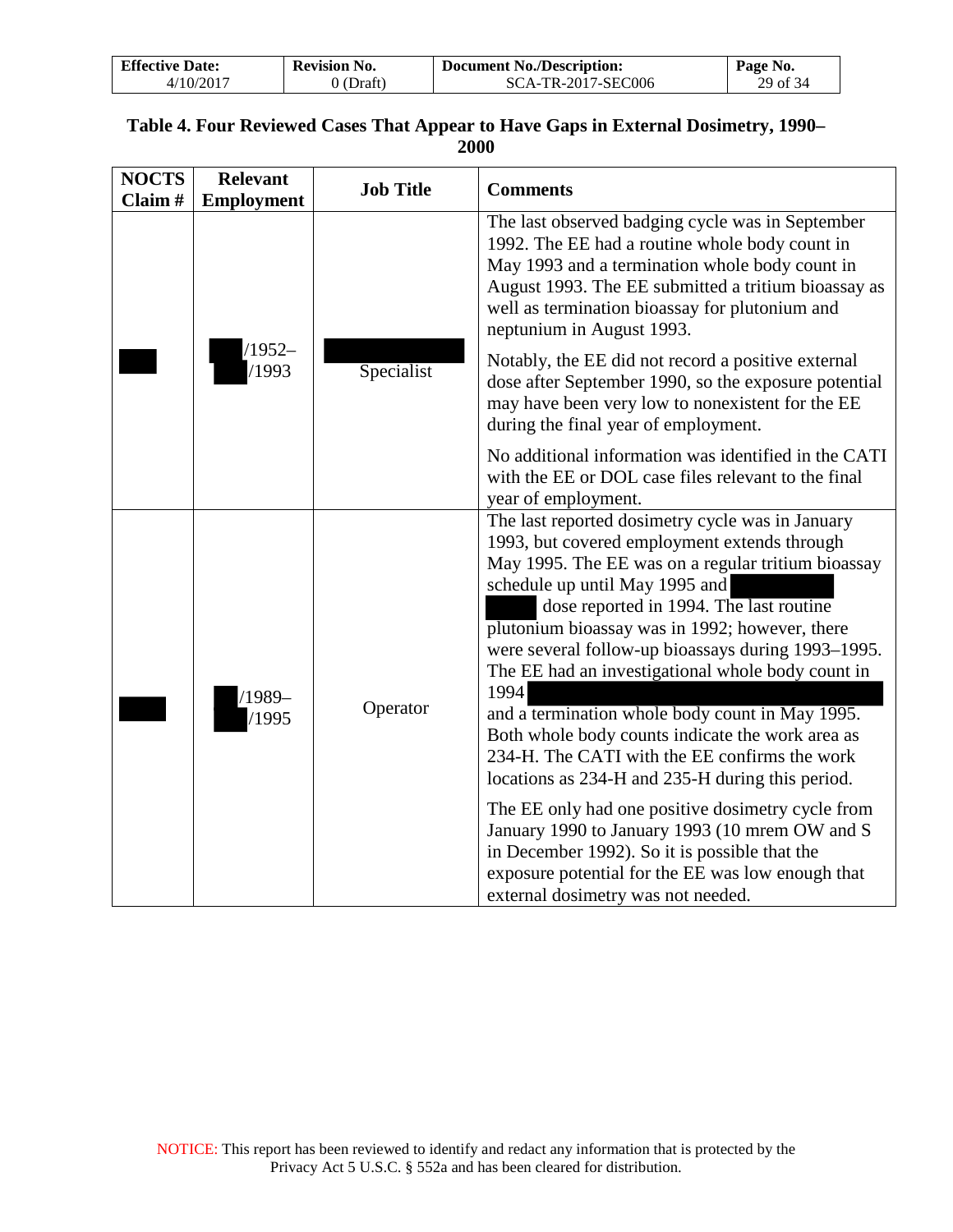| <b>Effective Date:</b> | <b>Revision No.</b> | <b>Document No./Description:</b> | Page No. |
|------------------------|---------------------|----------------------------------|----------|
| /10/2017               | 'Draft              | SCA-TR-2017-SEC006               | 30 of 34 |

| <b>NOCTS</b><br>Claim# | <b>Relevant</b><br><b>Employment</b>                                                                      | <b>Job Title</b>        | <b>Comments</b>                                                                                                                                                                                                                                                                                                                                                                                                                                                                                                                                                                                                                                                                                                |
|------------------------|-----------------------------------------------------------------------------------------------------------|-------------------------|----------------------------------------------------------------------------------------------------------------------------------------------------------------------------------------------------------------------------------------------------------------------------------------------------------------------------------------------------------------------------------------------------------------------------------------------------------------------------------------------------------------------------------------------------------------------------------------------------------------------------------------------------------------------------------------------------------------|
|                        | $/1988-$<br>/1996,<br>$/1996-$<br>/1997,<br>$/1997-$<br>/1997,<br>$/1998-$<br>/1998,<br>$/1999-$<br>/2000 | Electrician             | External badging appears to be intermittent for the<br>EE during the period of interest (sometimes the EE is<br>badged in successive months; other times the<br>badging appears to be quarterly; in still other<br>instances, the gaps are much larger).<br>The EE was on a consistent whole body count<br>schedule throughout relevant employment. The<br>CATI with the EE indicates that badging was worn<br>on a routine basis. Of the 88 dosimetry cycles<br>provided during the period of interest, only 15<br>registered a positive exposure $(\sim 17\%)$ . Given the<br>EE's job title as an electrician, it is also possible that<br>the claimant did not consistently work in radiological<br>areas. |
|                        | /1978–<br>/2013                                                                                           | Technical<br>Assistant, | Monitoring appears sporadic during the period of<br>interest. The EE has no dosimetry from 1993 to<br>1995. The CATI with EE indicates a badge was worn<br>at all times. There is a gap in routine whole body<br>count monitoring from 1992 to 1996. Routine<br>bioassay was taken in 1991 (Am/Cm/Cf, Pu-238, Pu-<br>239), and then a tritium bioassay sample was taken in<br>1996. Given the pattern in internal monitoring, it is<br>likely that the EE was not exposed and thus not<br>monitored during portions of the period of interest.                                                                                                                                                                 |

**Observation 9: For the 1990–2000 period, SC&A observed that dosimetry dose cycles with no positive exposure were included in the HPRED printouts. SC&A also saw evidence that multiple HPA codes were assigned to the same dosimetry cycle. SC&A's examination of 55 reviewed claims during this period indicates that about 93% of the reviewed case files had complete dosimetry records. The four remaining claims were closely examined, and SC&A believes there are plausible explanations for what appear to be gaps in the dosimetry monitoring (i.e., the EE did not require monitoring).**

## <span id="page-29-0"></span>**4.7 SUMMARY OF MONITORING CHARACTERISTICS, 1959–2000**

As discussed in Sections 4.1–4.6, the SRS dosimetry and reporting practices for use in workplace assignment changed over time. Ideally, the available dosimetry records would represent a comprehensive history of an individual's work in specific radiological areas, so that any coworker dose assignments accurately reflect the exposure potential encountered by the claimant. To that end, the temporal spacing, record completeness, and indications of worker movement in the available monitoring records are especially important for claimant-favorable implementation of unmonitored intakes. Figure 13, which displays a summary for each period, shows that the available SRS dosimetry records satisfy these criteria to varying degrees.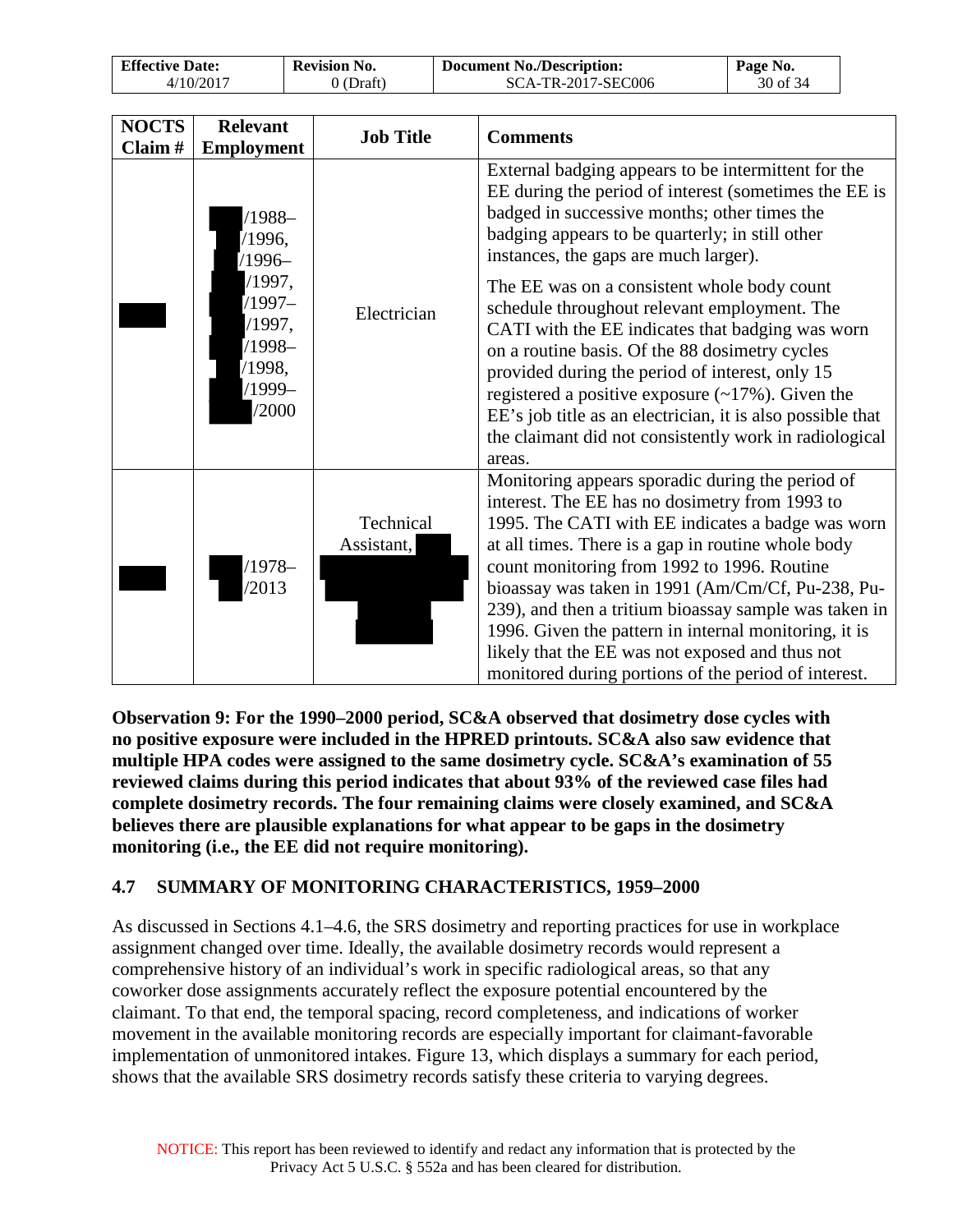| <b>Effective Date:</b> | <b>Revision No.</b> | <b>Document No./Description:</b> | Page No. |
|------------------------|---------------------|----------------------------------|----------|
| 4/10/2017              | 0 (Draft)           | SCA-TR-2017-SEC006               | 31 of 34 |

From the beginning of the evaluated period (1959) through March 1963, the records appear to be complete, indicate changes in work area within a single badging cycle, and were reported on a biweekly schedule (the shortest observed exchange frequency; see Section 4.1). The period from July 1989 through December 2002 displayed similar characteristics, except that the exchange frequency was monthly. The characteristics of these two periods represent the ideal situation for correctly and fairly assigning coworker intakes.

For the period of 1982 to 1988, dosimetry is available monthly, with the area specified; however, there is no evidence that changes in work assignment during a given cycle were ever documented. In addition, it appears that dosimetry cycles that did not register a positive exposure were not included in the database printout. The period from 1973 to 1981 had similar characteristics, except that no area designation is provided in the reported cycles from HPRED. In some cases, supplemental records had been provided that designate the area code; however, the reason for inclusion of these supplemental records and their relative completeness could not be established during this evaluation.

Finally, only quarterly summaries are available for the period from April 1963 through 1972, although it is evident that the workers were on either a biweekly or monthly badge exchange frequency. SC&A did not find any instances where it was noted that an employee changed work locations mid-quarter, based on the reporting of HPA codes. It was apparent that some quarterly records were not available for some reviewed claims. The missing records represented periods in which positive dose was accrued and periods in which no dose was accrued.

As noted previously, many of the concerns and limitations of the currently available monitoring records described in Section 4 might be alleviated by obtaining the full set of dosimetry cycle reports for affected claimants. However, at the time of this report, it is not known to SC&A whether such records are complete and available. Nor is it clear whether such records would reflect changes in location for workers who changed specific jobs on a semiregular basis for at least some periods of interest at SRS.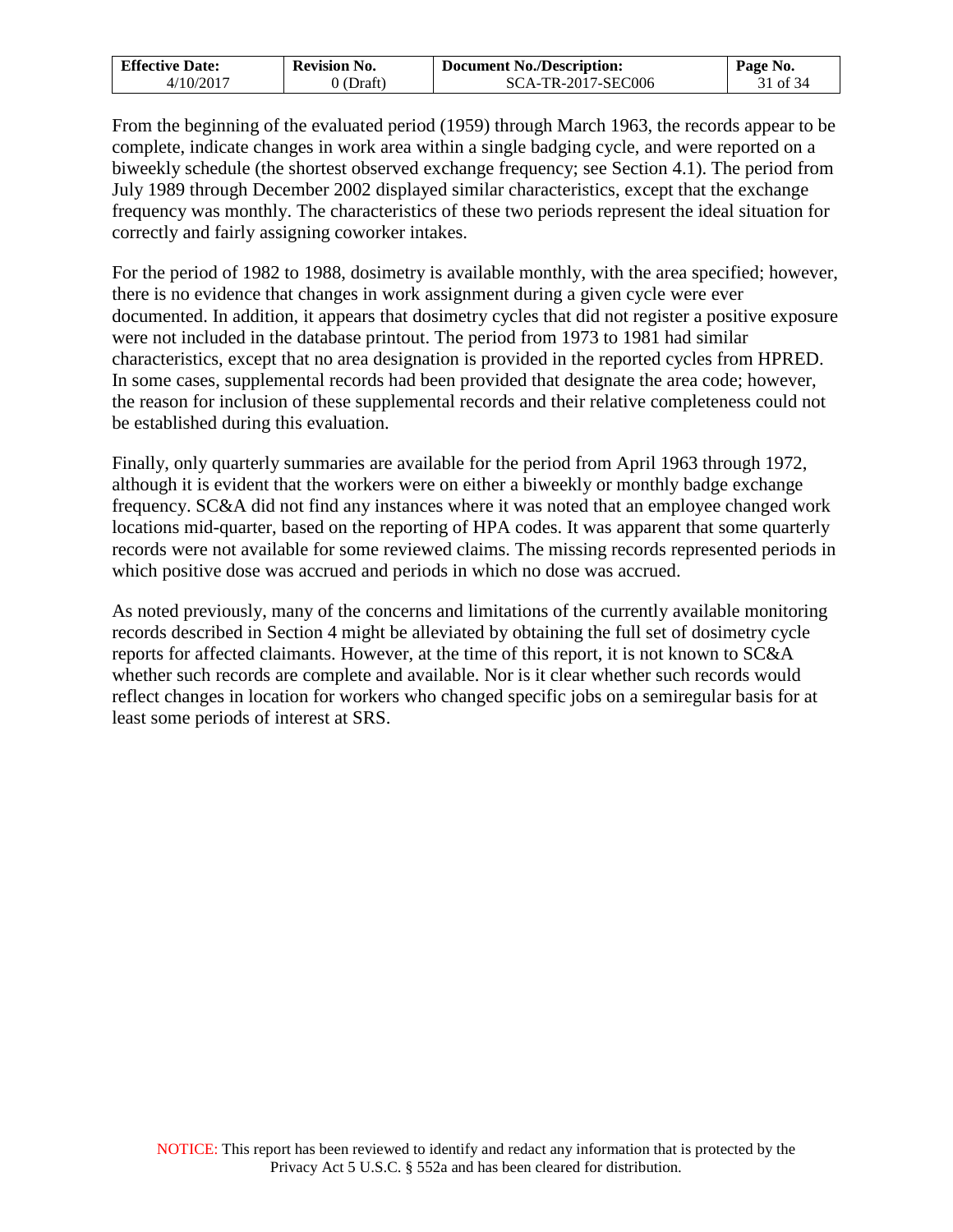| <b>Effective</b> | <b>Kevision</b> | /Description:                                       | Page No.                                |
|------------------|-----------------|-----------------------------------------------------|-----------------------------------------|
| Date:            | NO.             | -Document                                           |                                         |
|                  |                 | - No.,                                              |                                         |
| /10/2017         | Uraft           | /-SEC006<br><b>TPD</b><br>0.015<br>$A -$<br>$R = 1$ | $\sim$<br>$\sim$ $\sim$<br>of $34$<br>- |

### **Figure 13. Summary Timeline of Observed External Dosimetry Characteristics and Reporting Practices (1959–2000)**

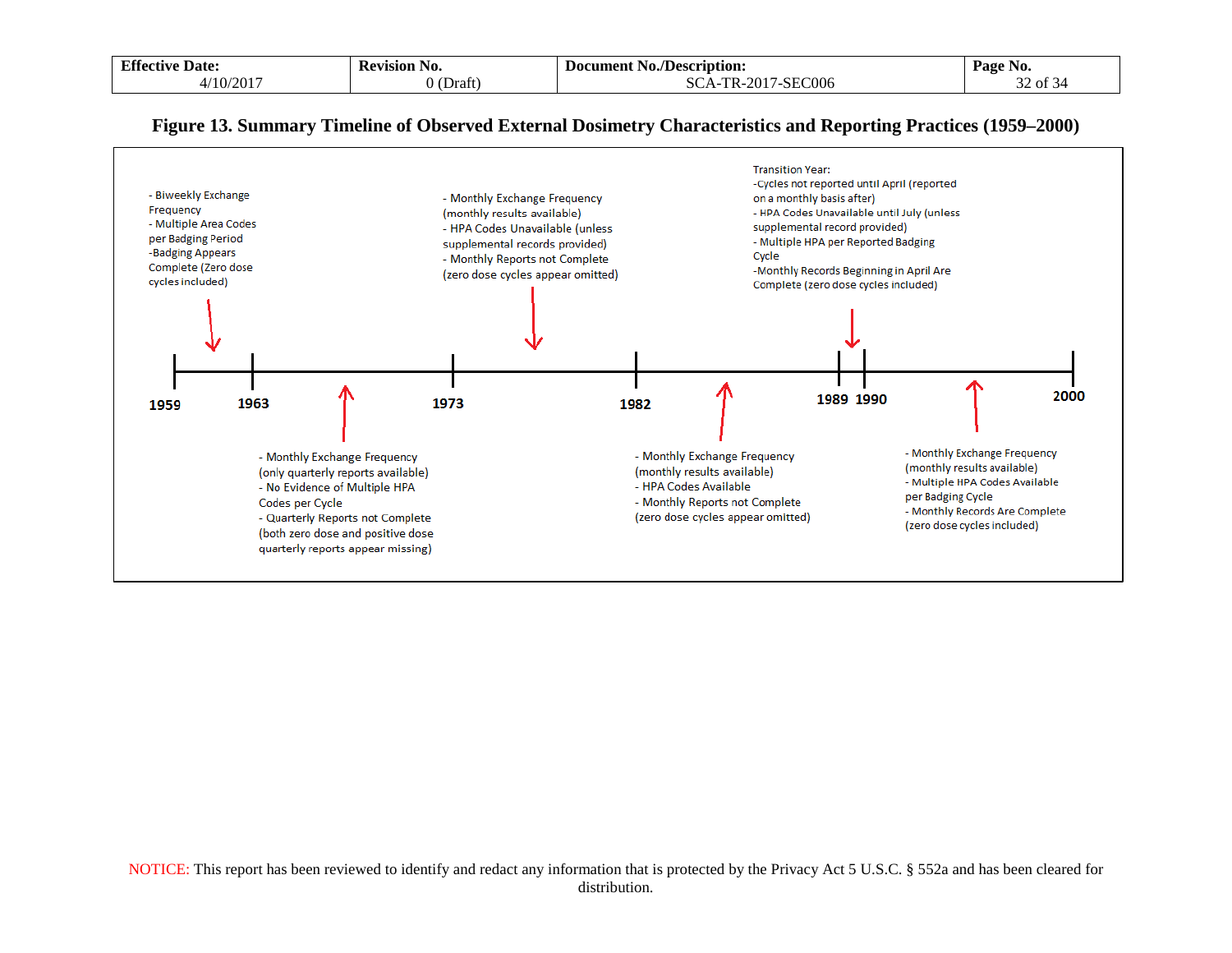| <b>Effective Date:</b> | <b>Revision No.</b> | <b>Document No./Description:</b> | Page No. |
|------------------------|---------------------|----------------------------------|----------|
| 4/10/2017              | 0 (Draft)           | SCA-TR-2017-SEC006               | 33 of 34 |

## **5.0 REFERENCES**

<span id="page-32-0"></span>Coogler et al. [n.d.]. A.L. Coogler, R.C. Craft, and R.N. Tetzlaff, *A Facility for the Production of Pu238*, E.I. du Pont de Nemours & Co., Savannah River Laboratory, Aikan, South Carolina. Undated. [SRDB Ref. ID 113754]

DuPont 1977. *HP Department Codes April 1977 Version*, E.I. Du Pont de Nemours and Company, Savannah River Plant, Aiken, South Carolina. April 1977. [SRDB Ref. ID 158031]

NIOSH 2014. *SRS HPA and Department Code Designations from 1959 to 2004 and Forward*, National Institute for Occupational Safety and Health, Cincinnati, Ohio. December 17, 2014. [SRDB Ref. ID 154268]

NIOSH 2016a*. Evaluation of Health Physics Area and Health Physics Department Codes to Identify Neptunium Workers at the Savannah River Site*, ORAUT-RPRT-0077, Revision 00, National Institute for Occupational Safety and Health, Cincinnati, Ohio. November 8, 2016. [SRDB Ref. ID 163179]

NIOSH 2016b. *An Evaluation of Neptunium Operations at Savannah River Site*, ORAUT-RPRT-0065, Revision 00, National Institute for Occupational Safety and Health, Cincinnati, Ohio. September 19, 2016. [SRDB Ref. ID 160054]